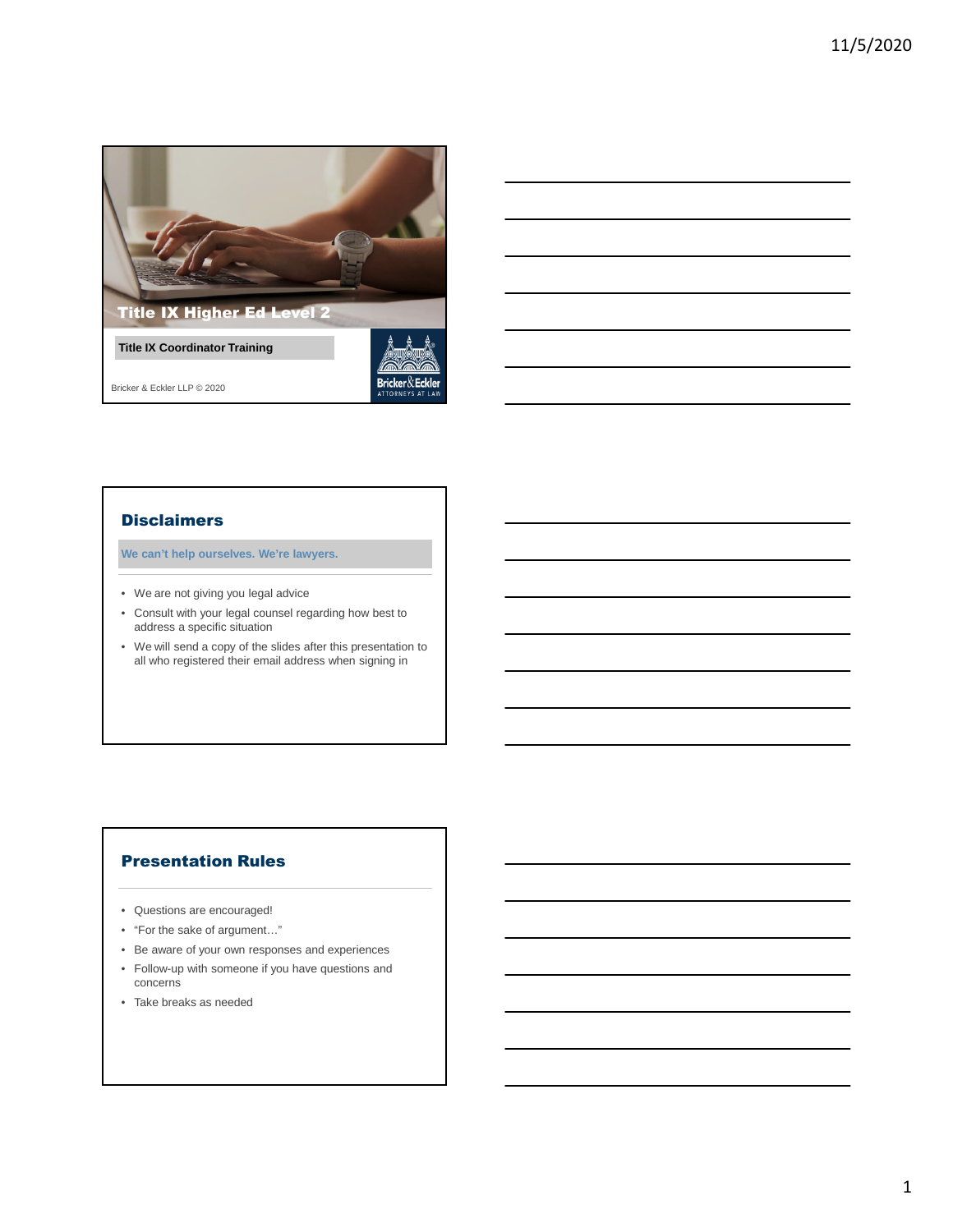## Posting These Training Materials?

- Yes!
- Your Title IX Coordinator is required by 34 C.F.R. §106.45(b)(10)(i)(D) to post materials to train Title IX personnel on its website
- We know this and will make this packet available to your institution to post
	- Watch for the "Thank you for attending" email and look for a link to download the slides

#### Where to Find Additional Information

Bricker's Title IX Resource Center Website: **www.bricker.com/titleix**

> You can also find us on **Twitter** at **@BrickerHigherEd**

## TIXC: Agenda 1 of 2

Expectations of the Title IX Coordinator:

- Preparing to implement the process
- Upon receipt of a report or complaint
- Understand the process from report through resolution in order to shepherd the process and coordinate efforts

Serving Impartially and without Bias Checklist and Resources for additional information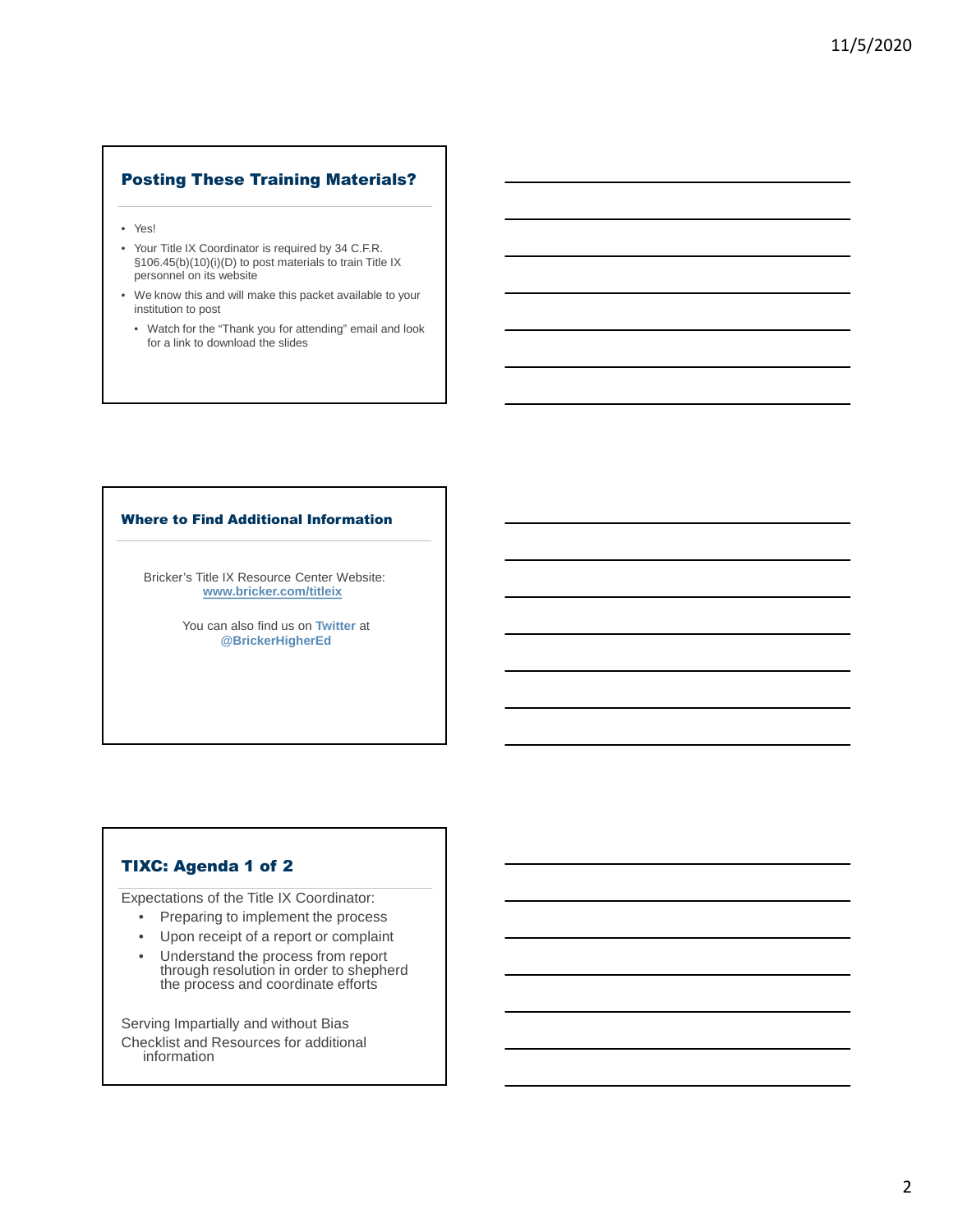## TIXC: Agenda 2 of 2

Additional Topics:

- Training
- Actual Notice
- Jurisdiction
- Mandatory and **Discretionary** Dismissal
- Supportive **Measures**

**Aspirational Agenda**

Complaints • Informal Resolution

• Emergency Removal • Formal

- Advisors
- Recordkeeping
- Title VII

| $9:00 - 10:30$  | Introduction and Discussion of TIXC Expectations                                               |
|-----------------|------------------------------------------------------------------------------------------------|
| $10:30 - 10:45$ | <b>Break</b>                                                                                   |
| 10:45 - 12:00   | TIXC Expectations Upon Receipt of a Report and<br>Jurisdiction/Dismissal Issues                |
| $12:00 - 12:30$ | Lunch Break                                                                                    |
| $12:30 - 2:00$  | Supportive Measures and Notice to Respondent                                                   |
| $2:00 - 2:15$   | <b>Break</b>                                                                                   |
| $2:15 - 3:30$   | Grievance Process and Serving Impartially and Without Bias                                     |
| $3:30 - 3:45$   | <b>Break</b>                                                                                   |
| $3:45 - 5:00$   | Serving Impartially and Without Bias, Title VII, and Checklist for the<br>Title IX Coordinator |
|                 |                                                                                                |



**What do Title IX Coordinators need to do to Implement New Policies?**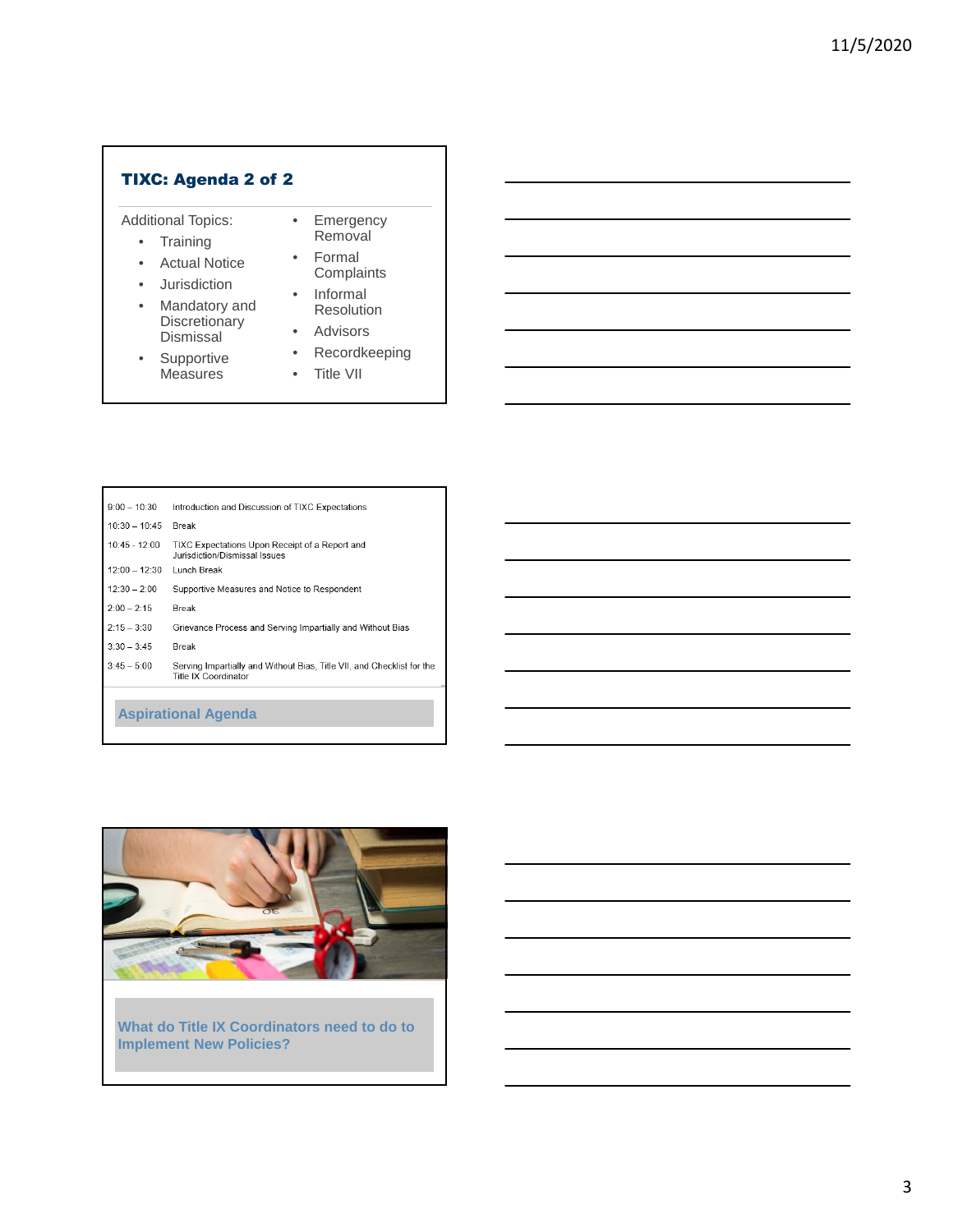## TIXC: Notice of Designation §**106.8(a)**

- Designate at least one employee to coordinate compliance – "Title IX Coordinator"
- Inform the following persons of the identity of the Title IX Coordinator(s):
	- o Applicants for admission and employment
	- o Students
	- o Employees
	- o All unions or professional organizations holding CBAs or professional agreements with the recipient

## What must notice include? §106.8(a)

- Notice of the TIXC **must** include, for the employee or employees designated as the Title IX Coordinator:
	- The name or title
	- Office address
	- Electronic mail address
	- Telephone number

## TIXC: Initial Steps 1 of 5

Initial Compliance Steps

- Implementation Date August 14, 2020
- Engage relevant parties
	- o Human Resources
	- o Unions
	- o Key Administrators (Student Conduct)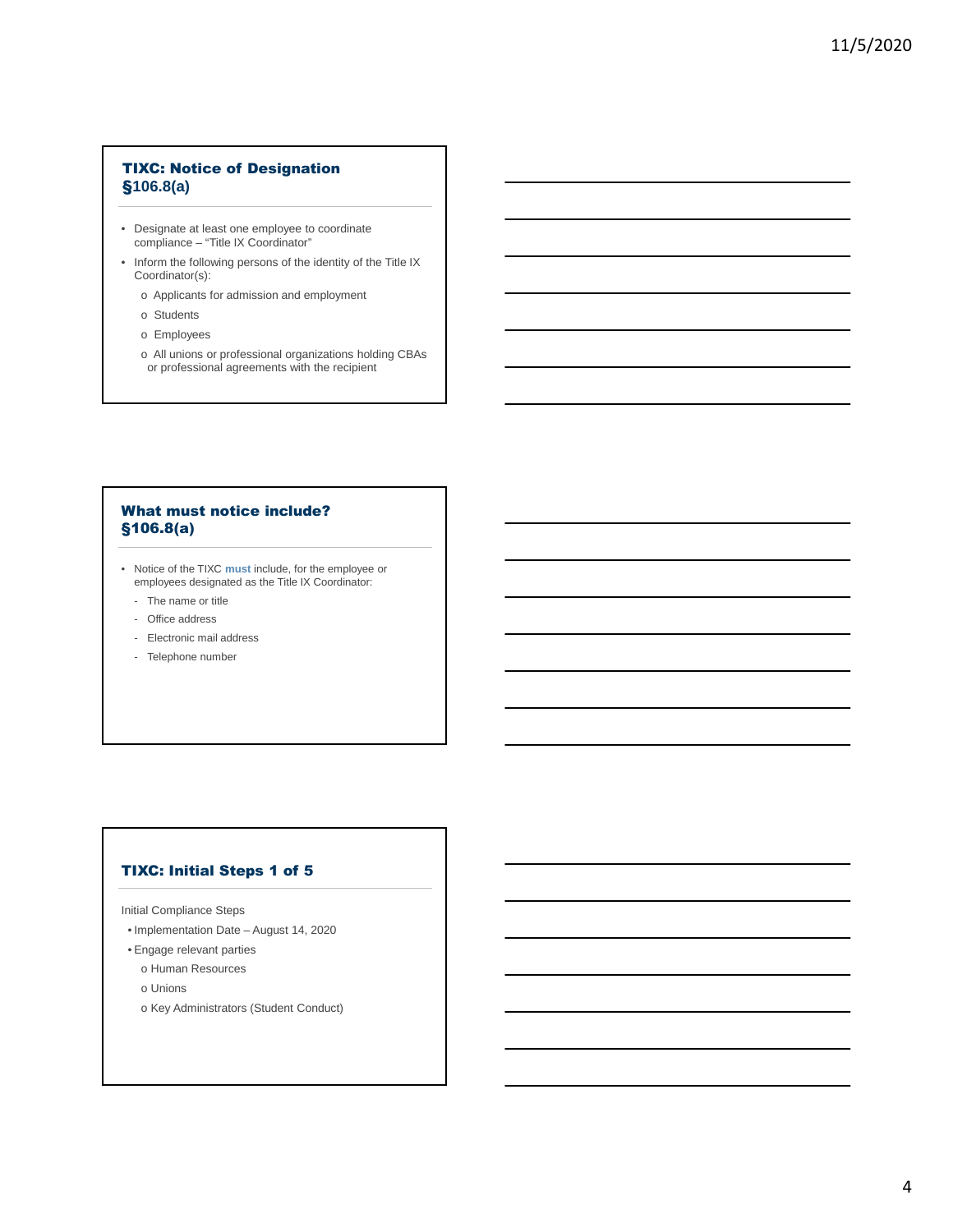## TIXC: Initial Steps 2 of 5

Initial Compliance Steps (Continued)

- Identify the TIX Team
	- o Investigators, decision-makers, appeal entities, informal resolution facilitators
	- o Define roles and identify the required separation between them
	- o TIXC can serve as an investigator, but cannot serve as the initial decision-maker or the decision-maker for the appeal

## TIXC: Initial Steps 3 of 5

- Consider your policy and procedure options o Standard of evidence
	- ̶ Preponderance of the evidence, or
	- ̶ Clear and convincing
		- Must be consistent across CBAs and/or Employee procedures that address sexual harassment
	- o Hearing Procedures

## TIXC: Initial Steps 4 of 5

Initial Compliance Steps (Continued)

- Consider your policy and procedure options
	- o Informal Resolution
	- o Use of your Code of Conduct in cases outside of Title IX jurisdiction
	- o Officials who have "authority to institute corrective measures on behalf of the recipient"
	- ̶ Formerly "Responsible Employees"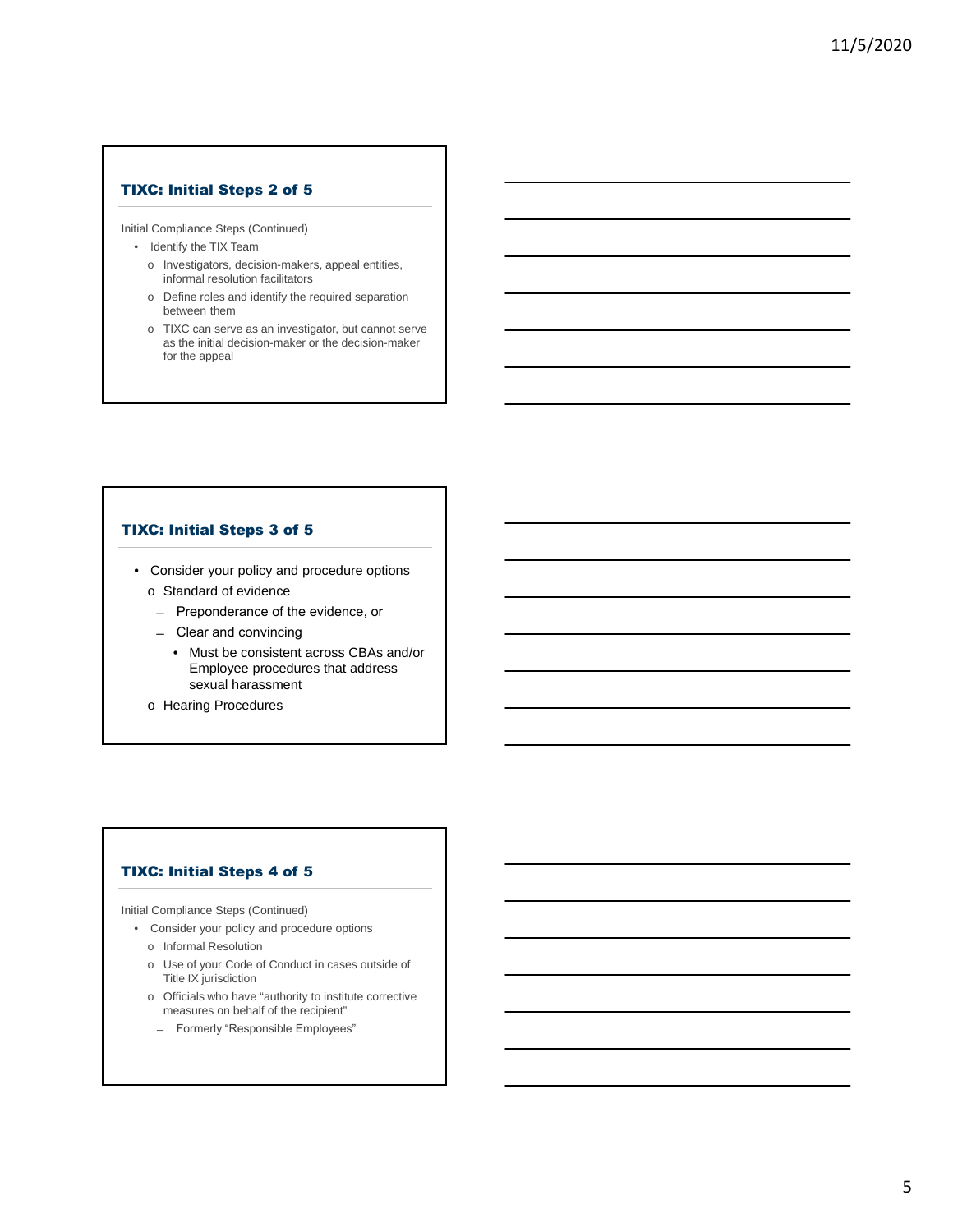## TIXC: Initial Steps 5 of 5

Initial Compliance Steps (Continued)

- Consider your policy and procedure options
	- o Training
	- ̶ Title IX Team
	- ̶ Students and Employees
	- ̶ Counselors, Athletics, Greek organizations
	- o Technology

## TIXC: Initial Steps Training 1 of 4

All TIX Team Members must be trained on:

- Definition of Sexual Harassment (Level 1)
- Scope of the institution's program or activity (Level 1)
- How to conduct an investigation and grievance process, including hearings, appeals, and informal resolution processes, as applicable, under YOUR policy
- o How does the TIXC fit into these roles?
	- ̶ Investigator?
	- ̶ Supervisor?

### TIXC: Initial Steps Training 2 of 4

All TIX Team Members must be trained on:

- How to serve impartially
	- Avoiding prejudgment of the facts
	- Conflicts of interest
	- Bias (use reasonable person/"common sense"
	- approach)
	- Not relying on sex stereotypes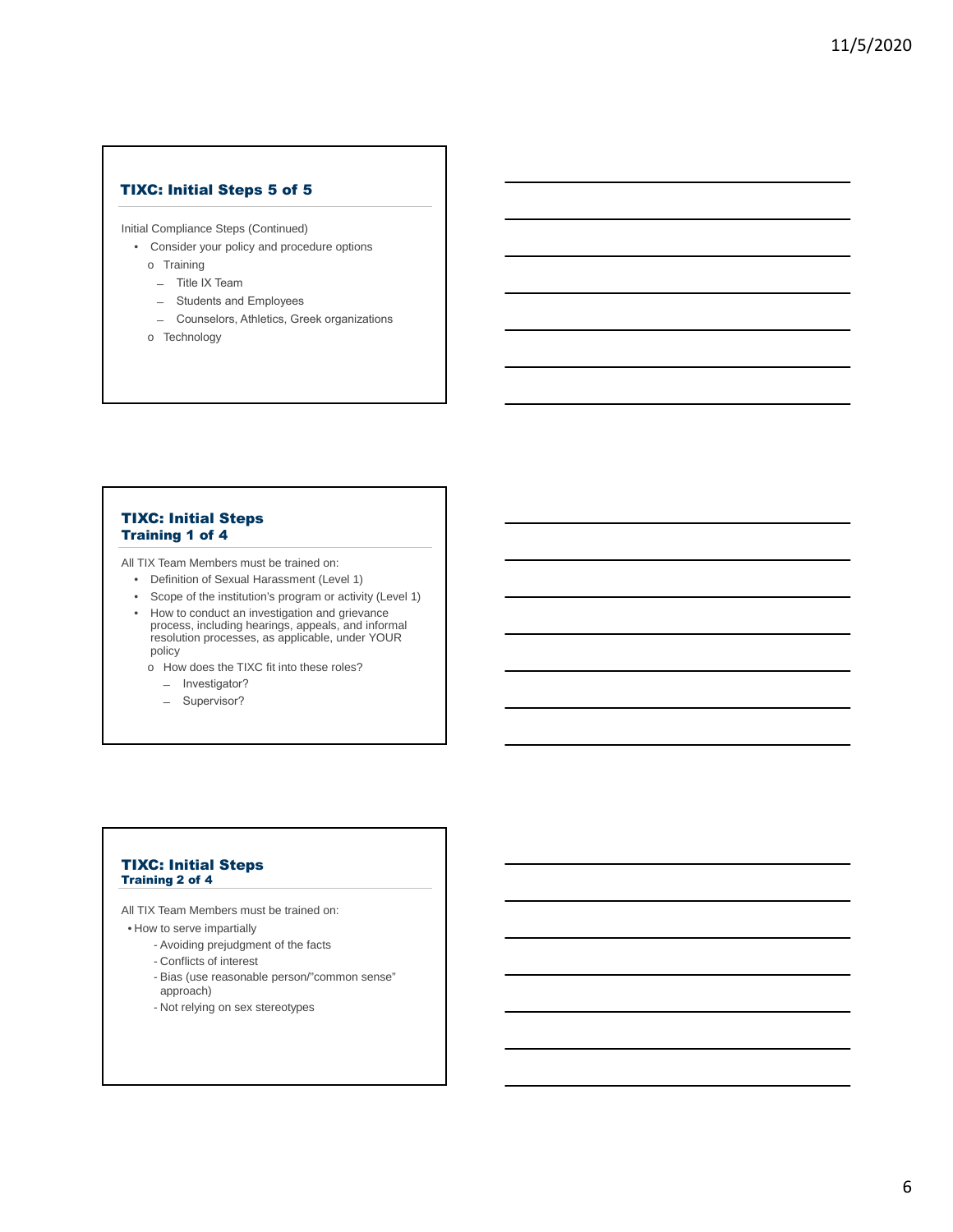## TIXC: Initial Steps Training 3 of 4

All TIX Decision-Makers must be trained on:

- Technology to be used at a live hearing
- Issues of relevance of questions and evidence oIncluding rape shield provisions in 34 C.F.R. §106.45(b)(6)

## TIXC: Initial Steps Training 4 of 4

All TIX Investigators must be trained on:

• Issues of relevance to create an investigative report that fairly summarizes relevant evidence

## TIXC: Initial Steps Training Materials

## Required to Post Training Materials

(34 C.F.R § 106.45(b)(1)(iii))

Section D. All materials used to train Title IX Coordinators, investigators, decision-makers, and any person who facilitates an informal resolution process. A recipient must make these training materials publicly available on its website, or if the recipient does not maintain a website the recipient must make these materials available upon request for inspection by members of the public.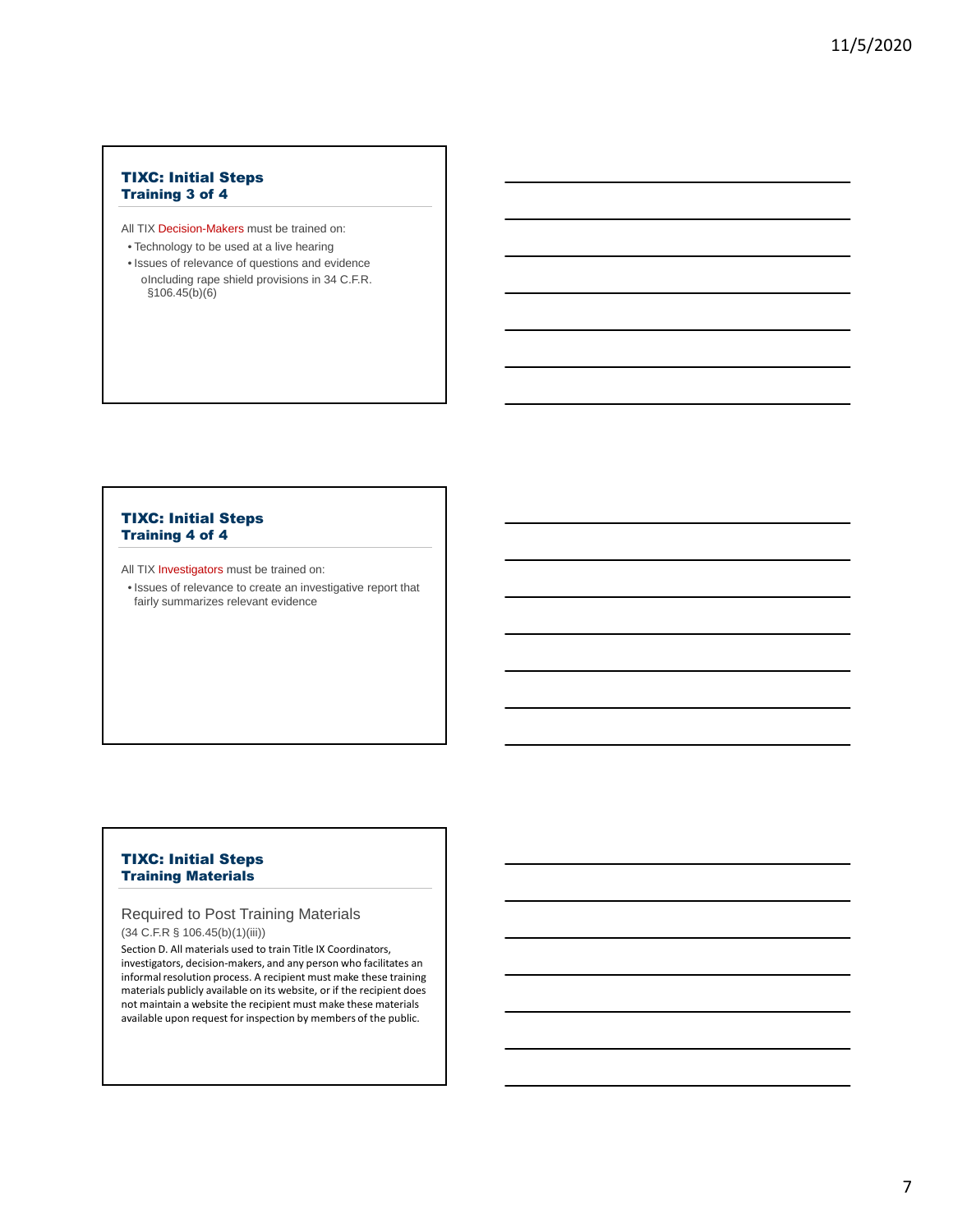## TIXC: Process and Implementation Considerations 1 of 5

Review your Title IX Policy for compliance

- o What about cases that *were* covered by your policy but are not covered by the new Title IX regulations?
- o What about conduct that *was* covered by your policy but may not be included in the new definition of Sexual Harassment?
	- ̶ Sexual Exploitation
	- Stalking that is NOT based on sex
- o Use of your Student/Employee Code of Conduct in cases outside of Title IX jurisdiction?

## TIXC: Process and Implementation Considerations 2 of 5

Review your Title IX Policy for compliance

- o New Grievance Policy Requirements
	- ̶ Time for parties and their advisors to review evidence (10 days to submit a written response, "which the investigator will consider prior to completion of the investigative report")
		- 34 C.F.R. §106.45(b)(5)(vi)
	- ̶ Time for parties and their advisors to review the investigative report and respond in writing (at least 10 days prior to the hearing)
		- 34 C.F.R. §106.45(b)(5)(vii)

## TIXC: Process and Implementation Considerations 3 of 5

Under your new policy…

o Train your TIX Team on how to explain your process

- ̶ This is new and confusing for everyone
- ̶ Have your team members, particularly investigators, explain the new process to YOU
	- How did they do?
	- Would you understand if you were a participant?
	- Can they answer questions? Admit they need to get more information?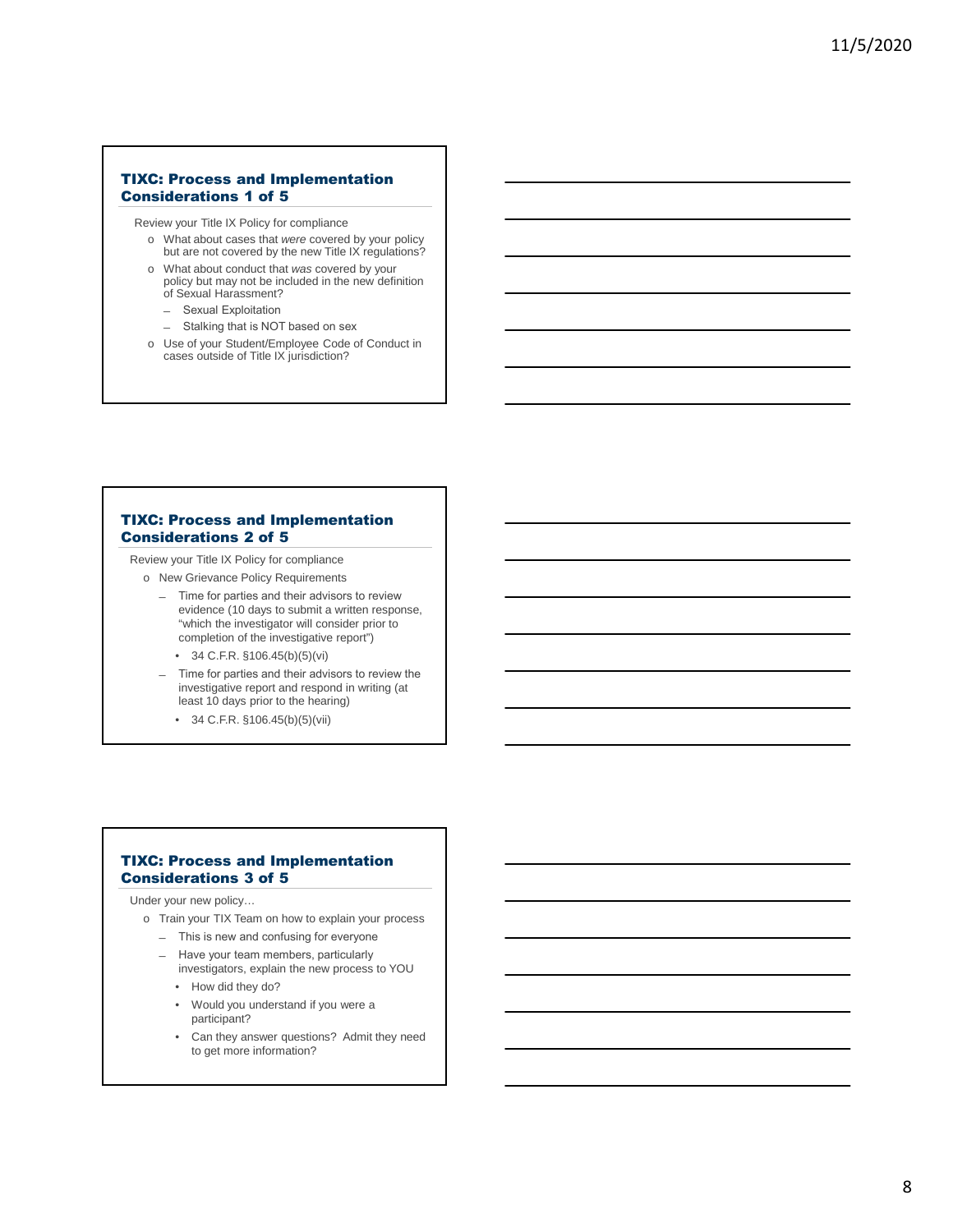## TIXC: Process and Implementation Considerations 4 of 5

Under your new policy…

- o Make sure your TIX Team is trained on YOUR institution's policies and procedures
- o Make sure you TIX Team is trained on any technology YOUR institution will be using
	- ̶ Not covered here and may not be covered by other trainings
	- $-$  Required by 34 C.F.R § 106.45(b)(1)(iii)
	- ̶ Example: break-out rooms, waiting rooms, muting attendees

## TIXC: Process and Implementation Considerations 5 of 5

• Other practical tips or considerations?

## After a Report or Complaint of Title IX Sexual Harassment

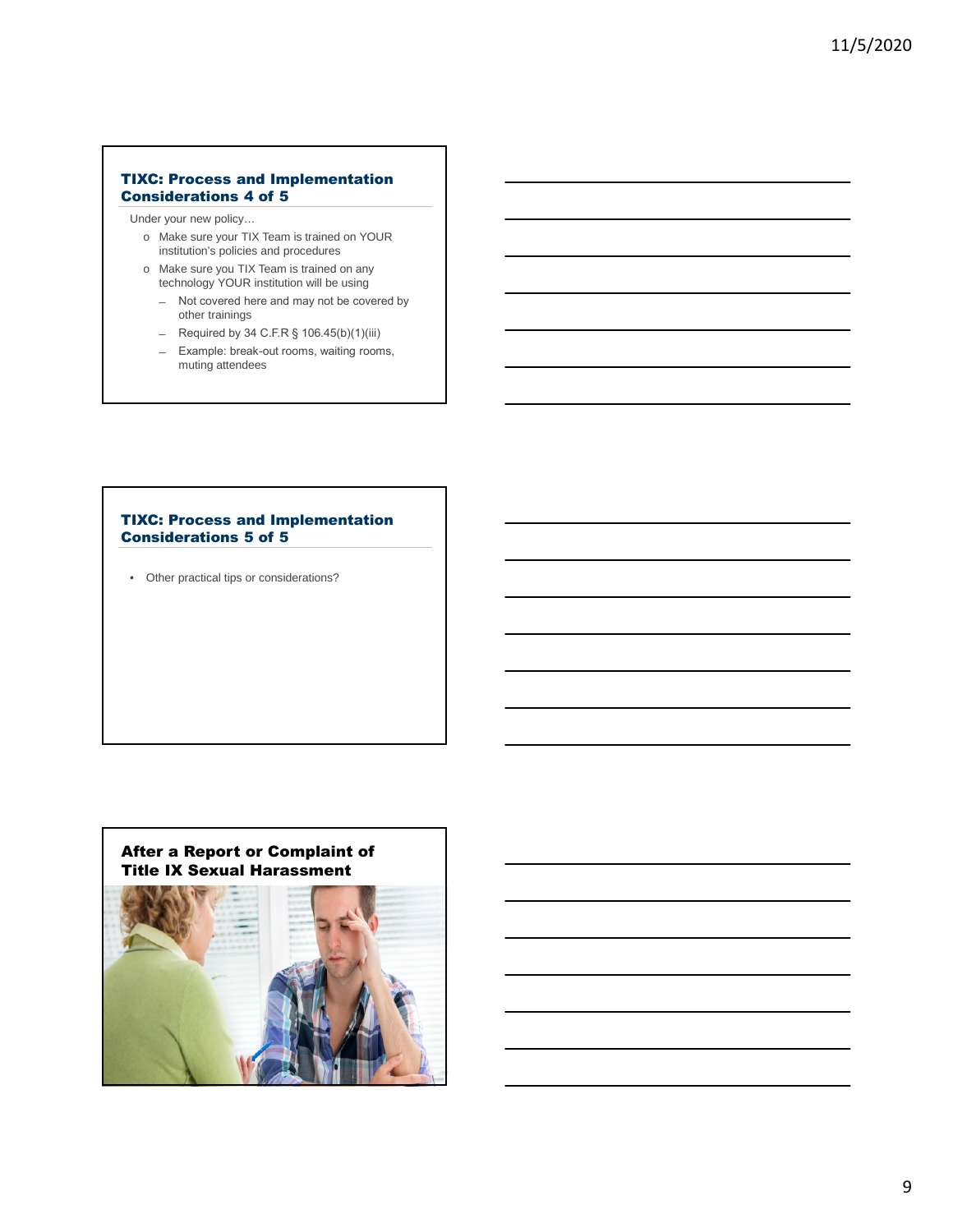## TIXC: "Actual knowledge"

#### "(a) As used in this part:

*Actual knowledge* means notice of sexual harassment or allegations of sexual harassment to a recipient's Title IX Coordinator or any official of the recipient who has authority to institute corrective measurers on behalf of the recipient, or to any employee of an elementary and secondary school. Imputation of knowledge based solely on vicarious liability or construction notice is insufficient to constitute actual knowledge.

#### TIXC: "Actual Knowledge" 34 C.F.R § 106.30(a)

Actual Knowledge definition:

(1) Notice of sexual harassment or allegations of sexual harassment

(2) To one of the following:

- Title IX Coordinator, or
- Any official of the recipient who has authority to institute corrective measures on behalf of the recipient

#### TIXC: "Actual Knowledge" 34 C.F.R § 106.30(a)

Notice is imputed not just when the TIXC is notified, but also when someone with authority to correct the harassment is put on notice

- ̶Mere ability or obligation of an employee to report sexual harassment isn't enough
- ̶Fact-sensitive analysis
- Work with legal counsel to determine who falls into this category
	- ̶What is your institutional ethic of care?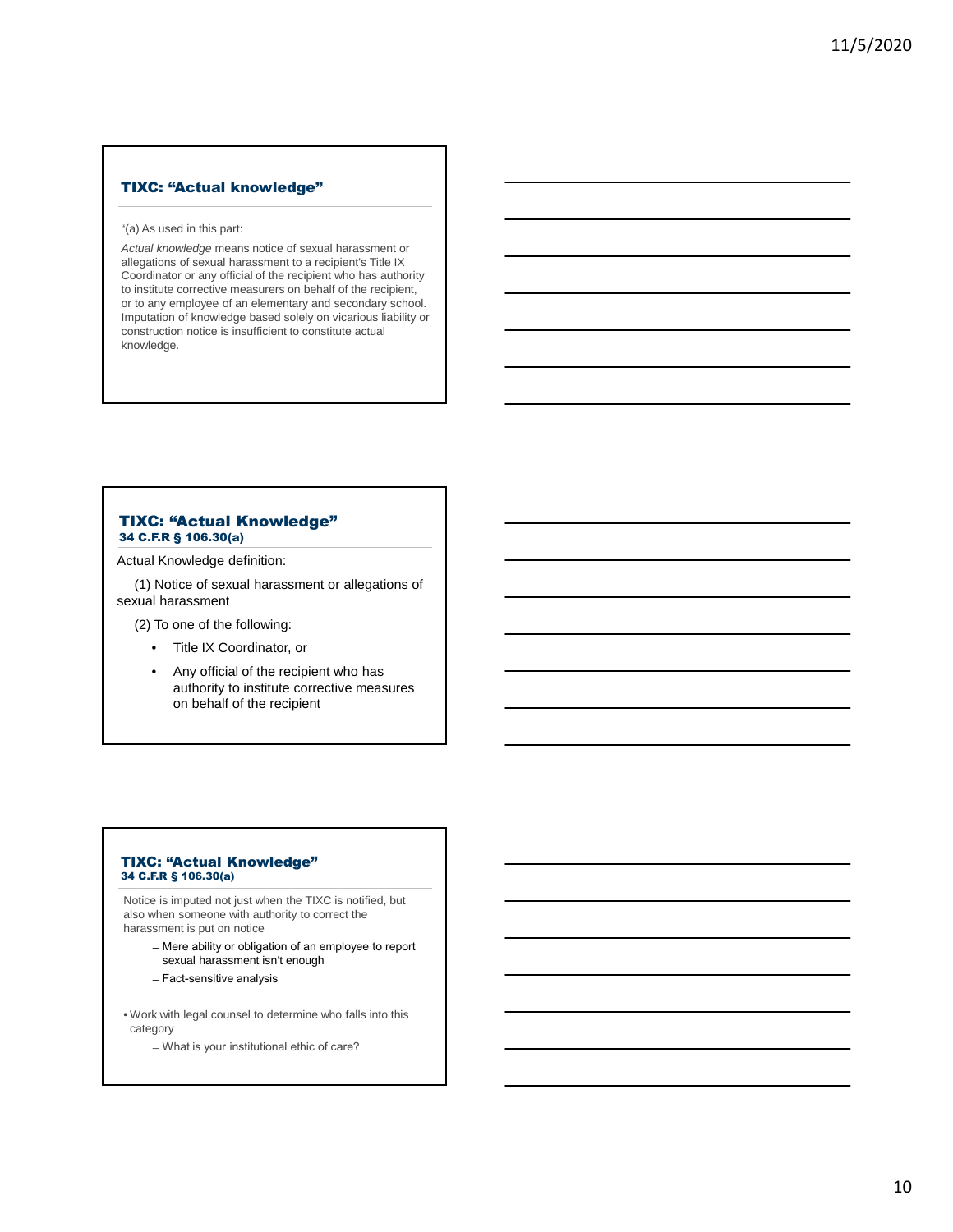#### TIXC: Response to "Actual Knowledge" 34 C.F.R § 106.44(a)

The TIX Coordinator has certain **specific required responses** to "actual knowledge" sexual harassment in an education program or activity of the recipient against a person in the United States:

- Promptly contact complainant to discuss availability of supportive measures
- Consider complainant's wishes with respect to supportive measures
- Follow a grievance process that complies with 34 C.F.R. § 106.45(b)

### TIXC: Keys to Intake 1 of 5

• Both parties may be emotional and may need access to supportive measures and resources.

o "What we do for one, we do for the other"

- Be sensitive to the person making the report and refrain from comments that blame the victim, suggest disbelief, or discourage participation in the process.
- Document your interactions with each party in writing after you speak with them.

## TIXC: Keys to Intake (continued) 2 of 5

- Document the supportive measures, accommodations, and resources that are provided
	- o Also document supportive measures that *are requested but not provided* and the rationale (e.g., changes to housing or class schedule)
	- o Also document supportive measures that are *offered by rejected* and the rationale given
- The more options you can offer the parties, the more in control they will feel about the situation.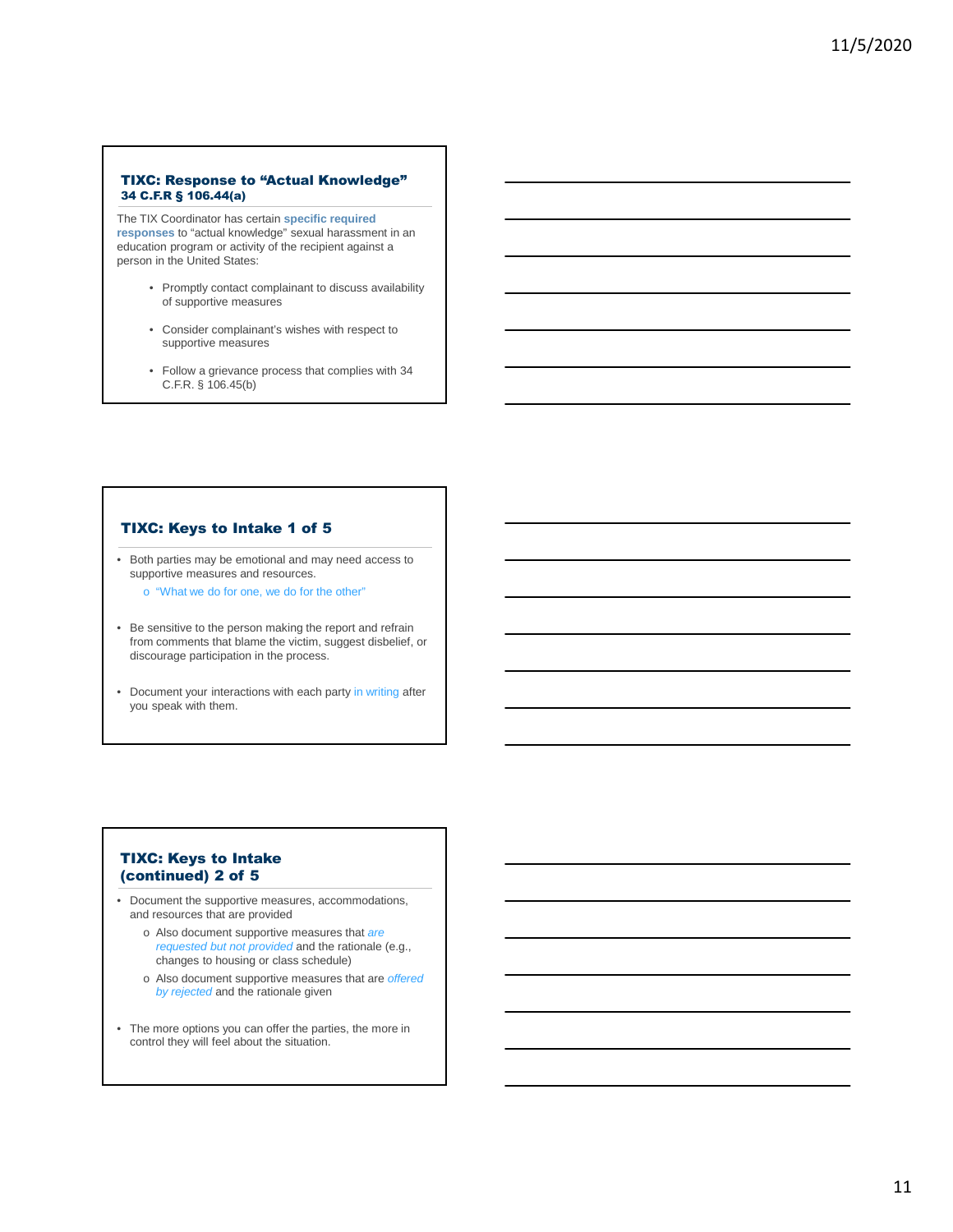## TIXC: Keys to Intake (continued) 3 of 5

What to do when you or someone in your office receives a report of misconduct?

- Offer a meeting and discuss the process first
	- o Form letters updated in light of your new process?
		- ̶ Right to bring an advisor
		- ̶ Availability of resources and accommodations ̶ Reminder that retaliation is prohibited
- At the meeting give the complainant a copy of the Title IX Policy
- Explain the difference between privacy and confidentiality
- Discuss Supportive Measures
- Explain what a "Formal Complaint" means under the new Title IX regulations Give the complainant time to decide

## TIXC: Keys to Intake (continued) 4 of 5

What to do when you or someone in your office receives a report of misconduct?

- Explain the Informal Resolution Process, if it's available
- o Make sure to explain that this option is only available if a Formal Complaint is filed (34 C.F.R. § 106.45(b)(9))
- o Explain the option to end the Informal Resolution Process and proceed with a hearing at any point before a determination of responsibility is made
- Explain the Hearing Process
	- o Go step-by-step through your policy
	- o Make sure that you and/or the investigators describing this process understands what the hearing will look like and can answer questions about it

## TIXC: Keys to Intake (continued) 5 of 5

What to do when you or someone in your office receives a report of misconduct?

- Determine which policy and procedure applies
	- ̶ Will depend on your Title IX Policy, Student/Employee Codes of Conduct
	- ̶ May change over time as more information comes in
	- ̶ Consider Jurisdiction and the definition of Sexual Harassment
- Does the TIXC make jurisdiction/definition decisions? What does that process look like?
	- ̶ "Exit Ramps"
	- ̶ Document, Document, Document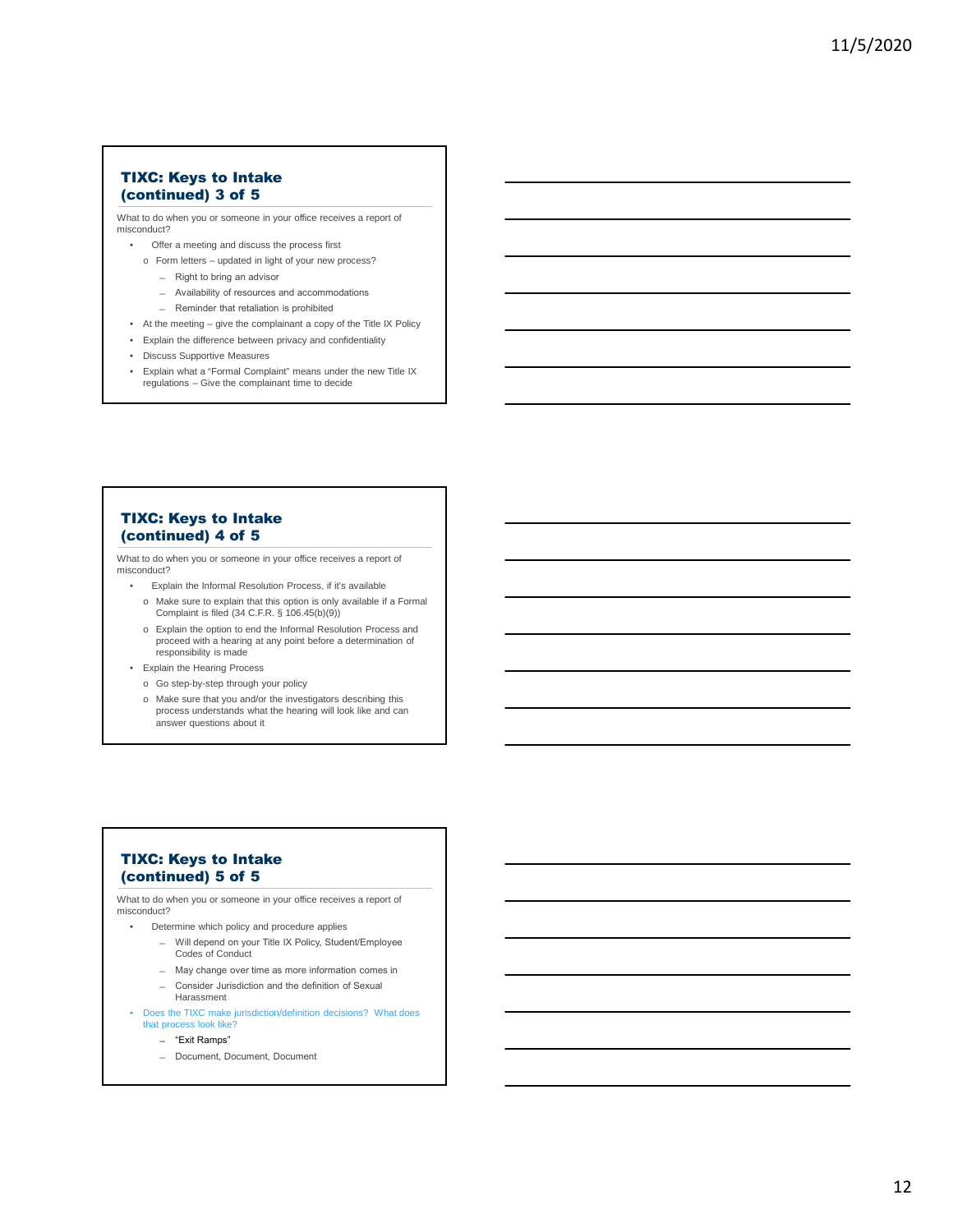# **Jurisdiction**



- A recipient with **actual knowledge** of sexual harassment in an **educational program or activity** of the recipient against **a person in the United States, must respond promptly in a manner that is not deliberately indifferent**.
- A recipient is only deliberately indifferent if its response to sexual harassment is unreasonable in light of known circumstances.

# Jurisdiction



(Review from Level One) 2 of 2 **'Education program or activity** 

"includes **locations, events, or circumstances** over which the recipient exercised **substantial control** over both the respondent and the context in which the sexual harassment occurs, and also includes any building owned or controlled by a student organization that is officially recognized by a postsecondary institution. " §106.30(a)

# **Education Program or Activity Register**



Locations, events, or circumstances with substantial control – the easy ones:

- Residence halls
- Classrooms
- Dining halls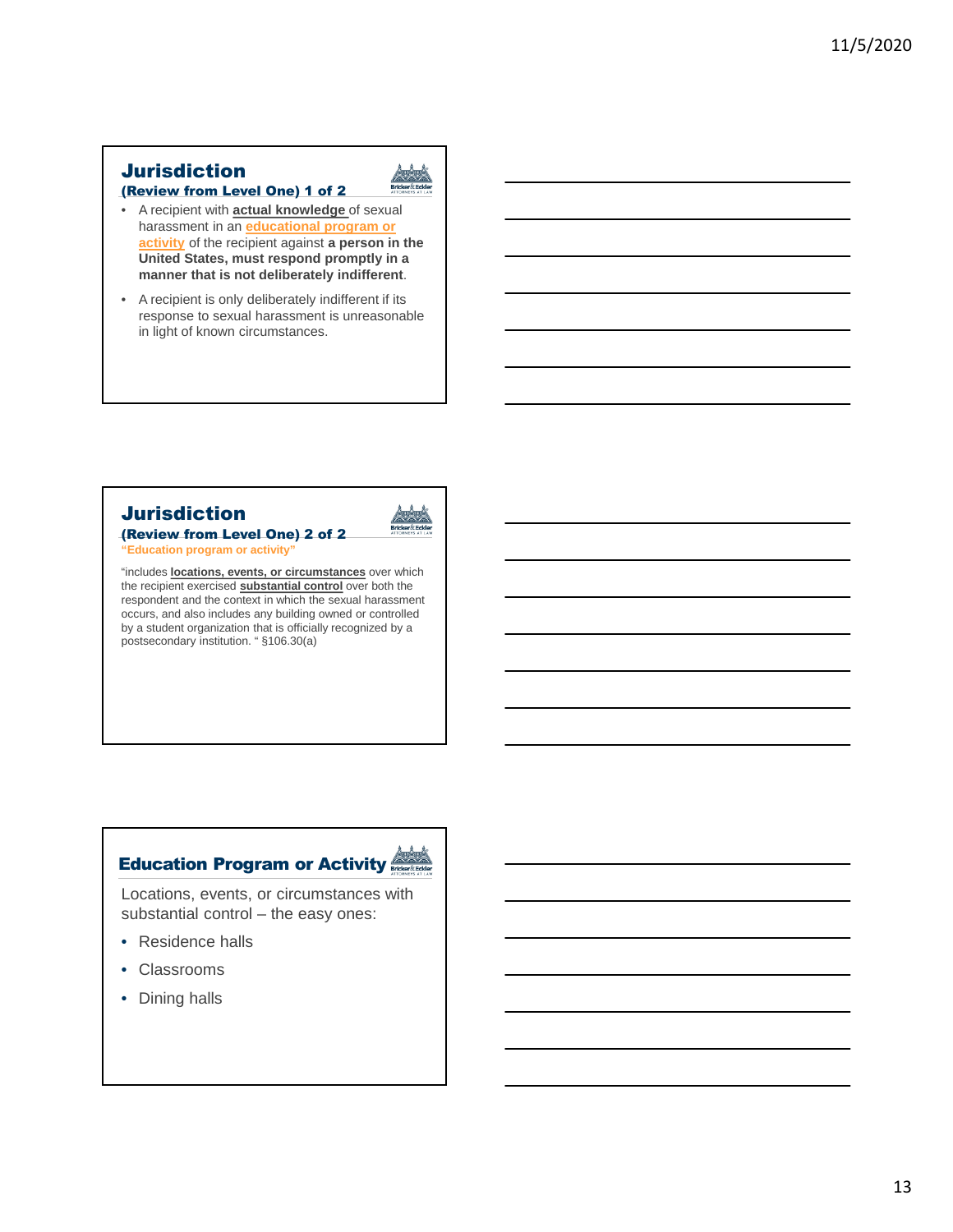# Off Campus? 1 of 2



Any of the three conditions must apply to extend Title IX jurisdiction off campus:

(1) Incident occurs as part of the recipient's "operations" (meaning as a "recipient" as defined in the Title IX statute or the Regs 106.2(h));

(2) If the recipient exercised substantial control over the respondent and the context of alleged sexual harassment that occurred off campus; and

# Off Campus? 2 of 2

(3) Incident occurred in an off-campus building owned or controlled by a student organization officially recognized by a post secondary institution

- o Discussion specifically addresses off campus sorority and fraternity housing and, as long as **owned by or under control of organization that is recognized by the postsecondary institution**, it falls within Title IX jurisdiction
- o Must investigate in these locations (30196-97)

## **Not an Education Program or Activity**



Locations, events, or circumstances without substantial control:

- **Anything** outside of the United States;
- Privately-owned off campus apartments and residences that do not otherwise fall under the control of the postsecondary institution (example: privately owned apartment complex not run by a student organization)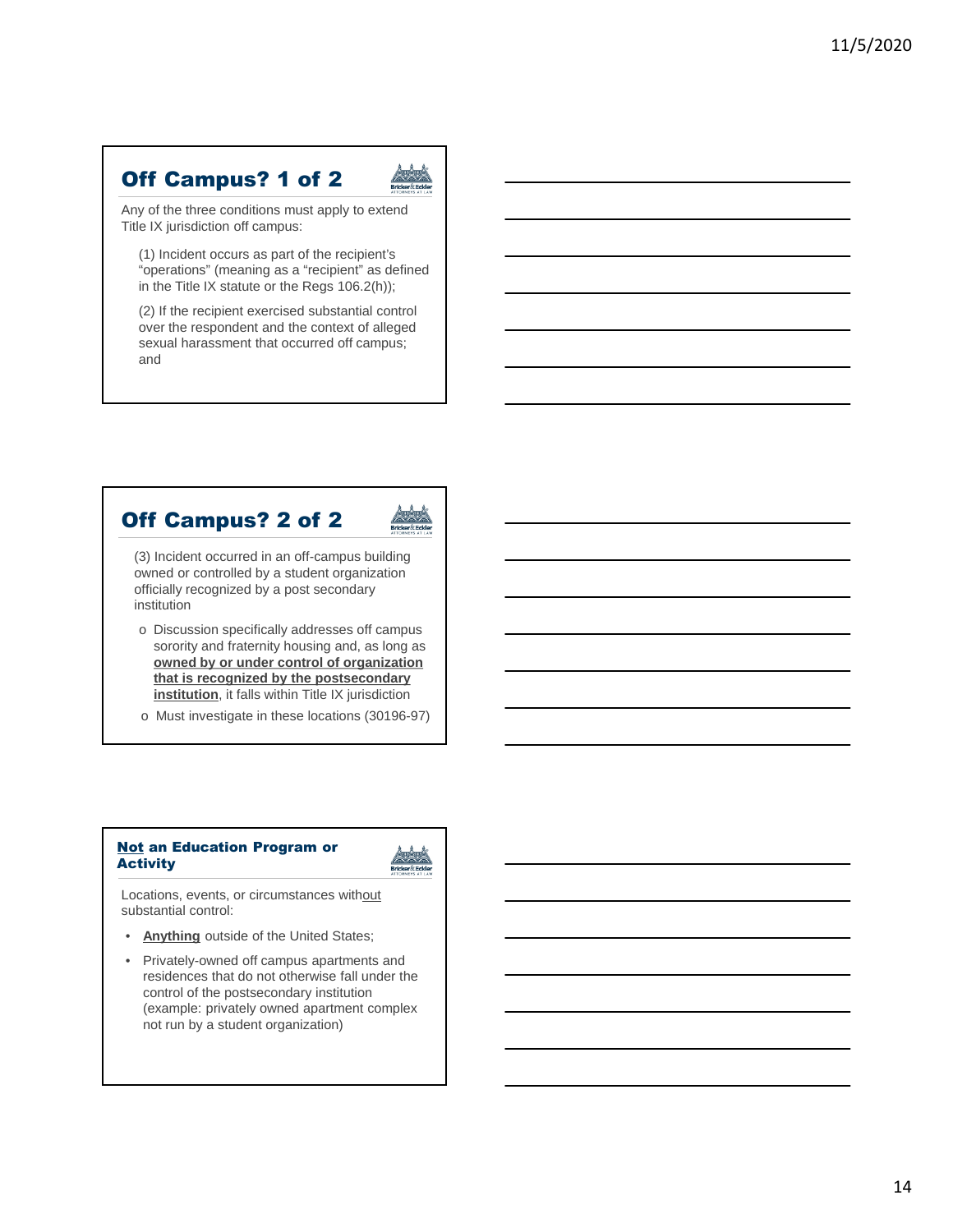## Education Program or Activity



Depends on fact-analysis under "substantial control":

- Conventions in the United States
- Holiday party for an academic department
- Professor has students over to house

## Jurisdiction and Mandatory Dismissal 1 of 3



**Dismissal of a formal complaint**— §106.45(b)(3)(i)

The recipient **must** investigate the allegations in a formal complaint.

**(BUT)** If the conduct alleged in the formal complaint would not constitute sexual harassment as defined in §106.30 even if proved, did not occur in the recipient's education program or activity, …

## Jurisdiction and Mandatory Dismissal 2 of 3



or **did not occur against a person in the United States**, ….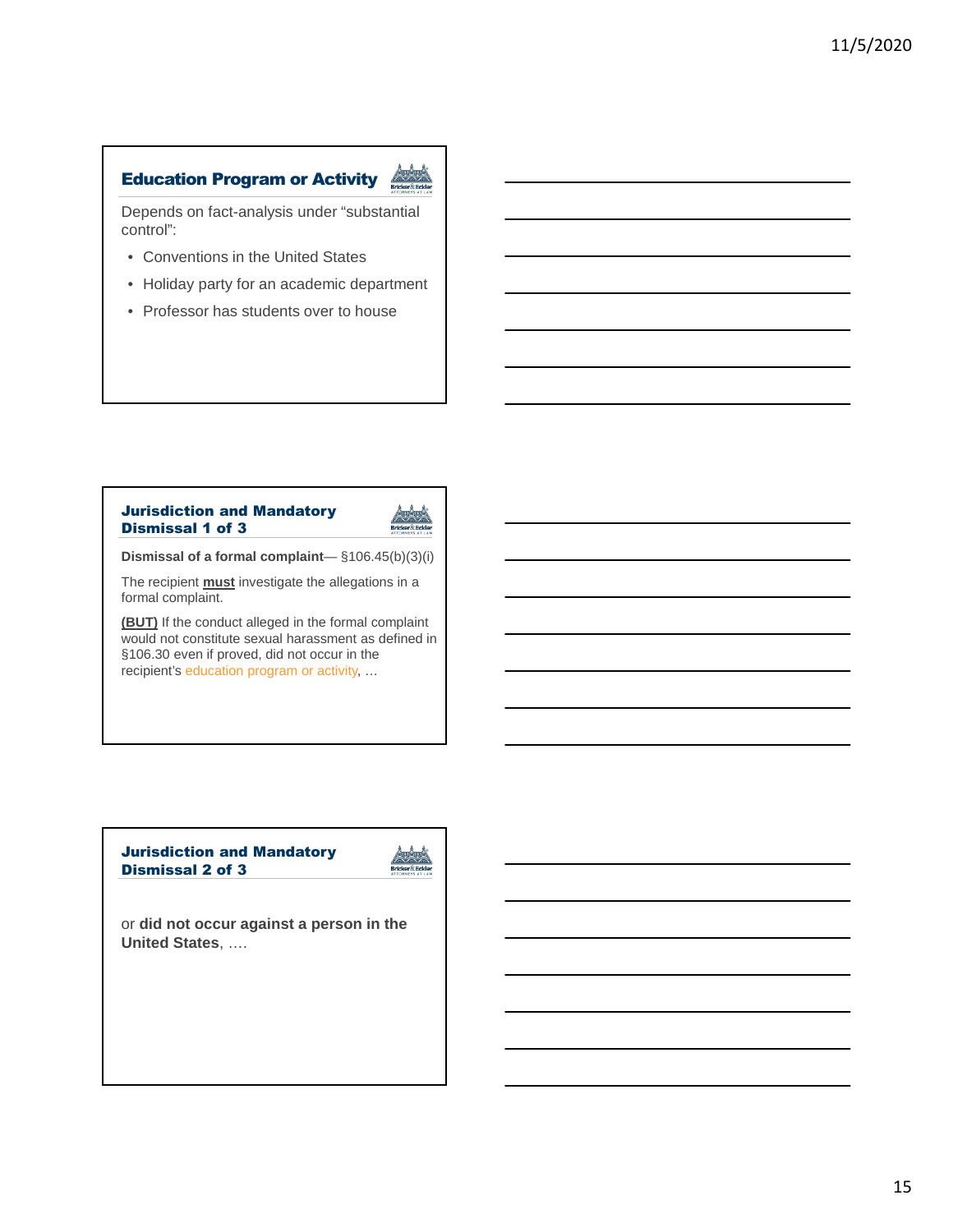## Jurisdiction and Mandatory Dismissal 3 of 3



then the recipient **must** dismiss the formal complaint with regard to that conduct for purposes of sexual harassment under title IX or this part; **such a dismissal does not preclude action under another provision of the recipient's code of conduct.** 

- When and Where are your exit ramps?

## Study Abroad Programs

- Draws a bright line-not outside of the United States: plain text of Title IX "no person in the United States," means no extraterritorial application. Must dismiss. (30205-06)
- Programs of college based in other countries? No jurisdiction and must dismiss.
- Foreign nationals in the United States covered.

# Online Study

- "Operations" of the recipient may include computer and online programs and platforms "owned and operated by, or used in the operation of, the recipient." (30202)
- Still has to occur in educational program or activity
- And in United States…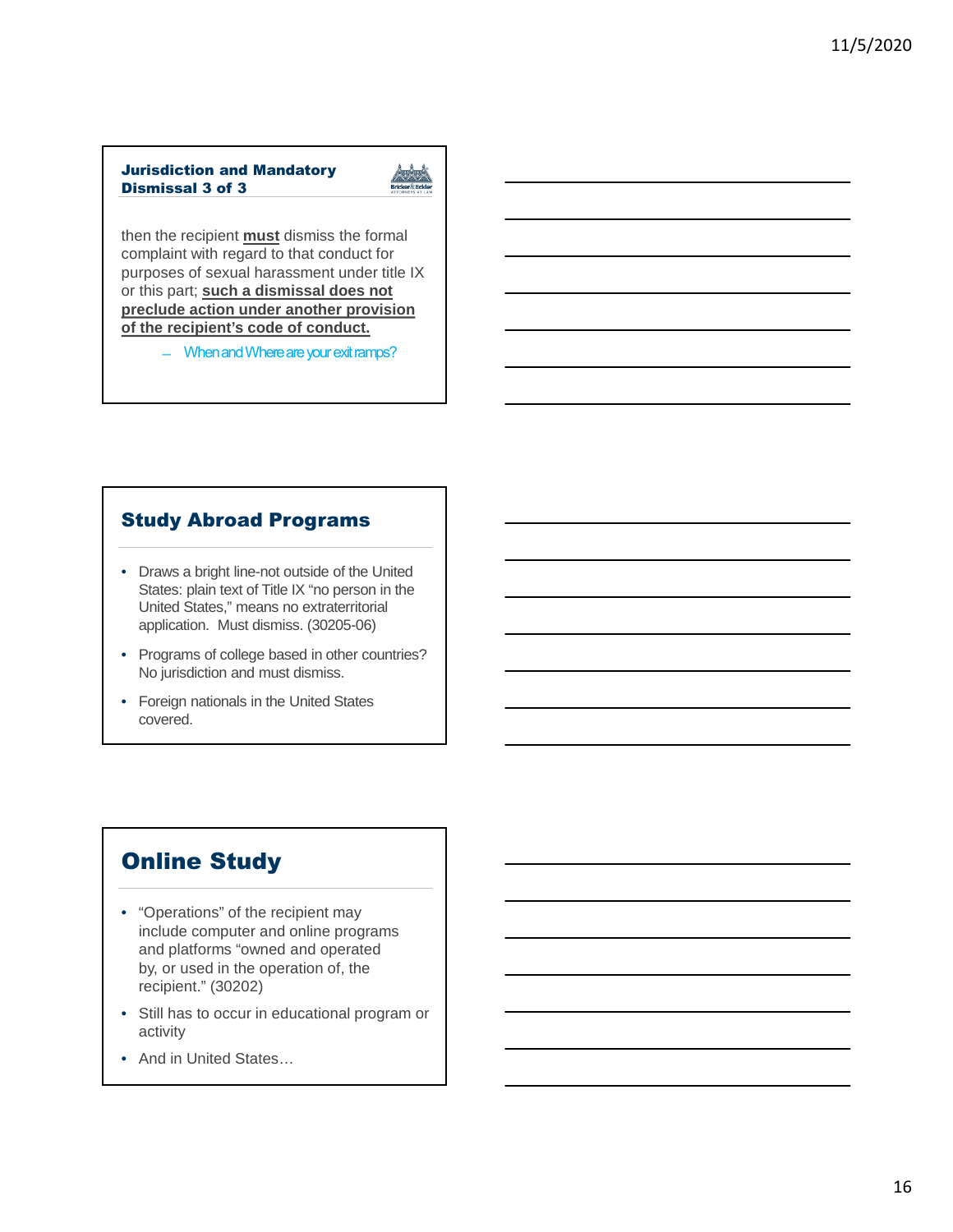## TIXC: Mandatory Dismissal

#### **Mandatory Dismissals**

- Would not constitute sexual harassment even if proved - Quid pro quo, unwelcome conduct, Clery crimes
- Did not occur in the recipient's education program or activity
- Did not occur against a person in the United States

## TIXC: Discretionary Dismissals

- **Jurisdictional Determination** § 106.45(b)(3)
- **Discretionary Dismissals**
	- Complainant notifies TIX Coordinator in writing they would like to withdraw the formal complaint
	- Respondent is no longer enrolled or employed by the recipient
	- Specific circumstances prevent the recipient from gathering sufficient evidence

### Jurisdictional Determinations 34 C.F.R § **106.45(b)(3)**

- Preamble: Permitting recipient to dismiss because they deem allegation meritless or frivolous without following grievance procedure would defeat the purpose of the regulations
- Must promptly send written notice of dismissal/reasons simultaneously to the parties
- Jurisdictional issues can arise at any time, even during the investigation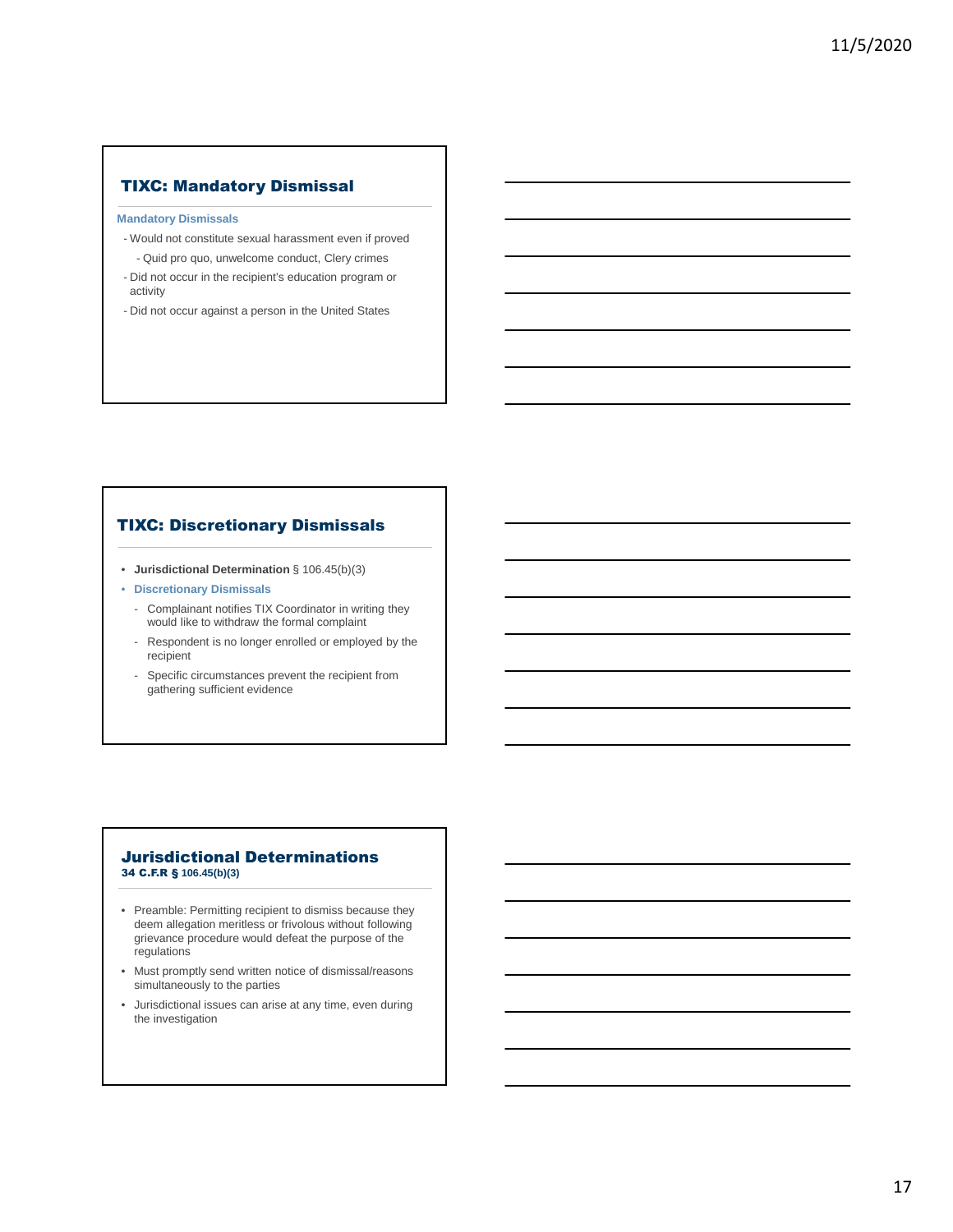Each of the hypothetical facts below will build upon one another. Consider the following questions for each new fact:

- What do I do with this if it comes to the TIX Office?
- Does the conduct at issue, if true, fall under TIX's definition of Sexual Harassment?
	- o If not, does it need to go somewhere else?
- Does the conduct at issue, if true, fall under TIX's jurisdiction?
	- o If not, does not need to go somewhere else?

#### Dismissal/Exit Ramp Hypothetical 1

Joe and Sally are dating. Sally suspects Joe is cheating on her and calls the Title IX office to report him.

**Questions** 

- What do I do with this if it comes to the TIX Office?
- Does the conduct at issue, if true, fall under TIX's definition of Sexual Harassment?
	- o If not, does it need to go somewhere else?
- Does the conduct at issue, if true, fall under TIX's jurisdiction? o If not, does not need to go somewhere else?

#### Dismissal/Exit Ramp Hypothetical 2

Sally logs on to Joe's email account and finds an email from Becky that sets up a rendezvous in Joe's room.

**Questions** 

- What do I do with this if it comes to the TIX Office?
- Does the conduct at issue, if true, fall under TIX's definition of Sexual Harassment?

o If not, does it need to go somewhere else?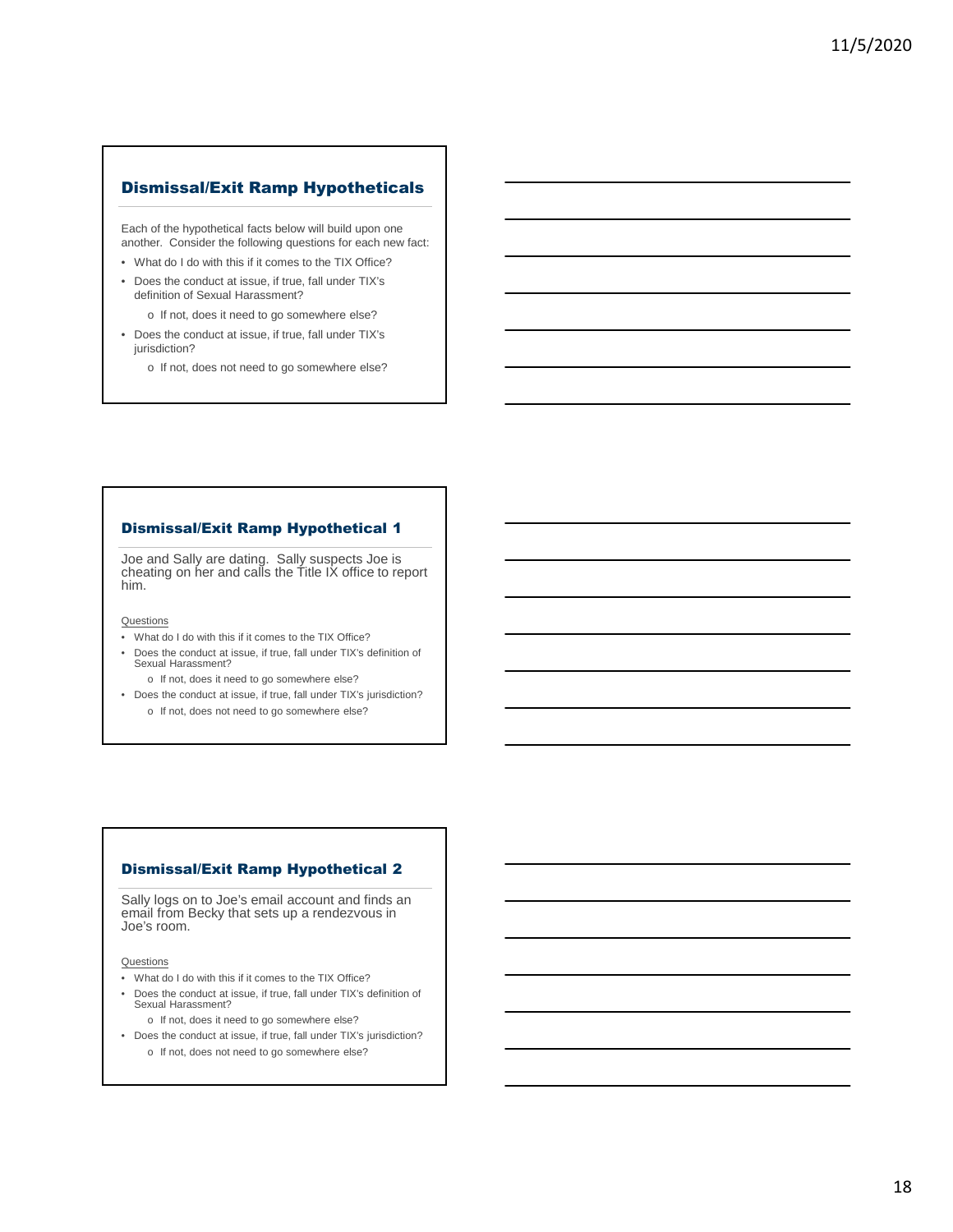Sally grabs her best friend, Angela, to go confront Joe.

#### **Questions**

- What do I do with this if it comes to the TIX Office?
- Does the conduct at issue, if true, fall under TIX's definition of Sexual Harassment?
	- o If not, does it need to go somewhere else?
- Does the conduct at issue, if true, fall under TIX's jurisdiction? o If not, does not need to go somewhere else?

### Dismissal/Exit Ramp Hypothetical 4

Sally is mad and busts the lock on Joe's door to get into his room.

#### **Questions**

- What do I do with this if it comes to the TIX Office?
- Does the conduct at issue, if true, fall under TIX's definition of Sexual Harassment?
	- o If not, does it need to go somewhere else?
- Does the conduct at issue, if true, fall under TIX's jurisdiction? o If not, does not need to go somewhere else?

#### Dismissal/Exit Ramp Hypothetical 5

Angela (Sally's friend) turns on her Go Pro to record the encounter.

**Questions** 

- What do I do with this if it comes to the TIX Office?
- Does the conduct at issue, if true, fall under TIX's definition of Sexual Harassment?

o If not, does it need to go somewhere else?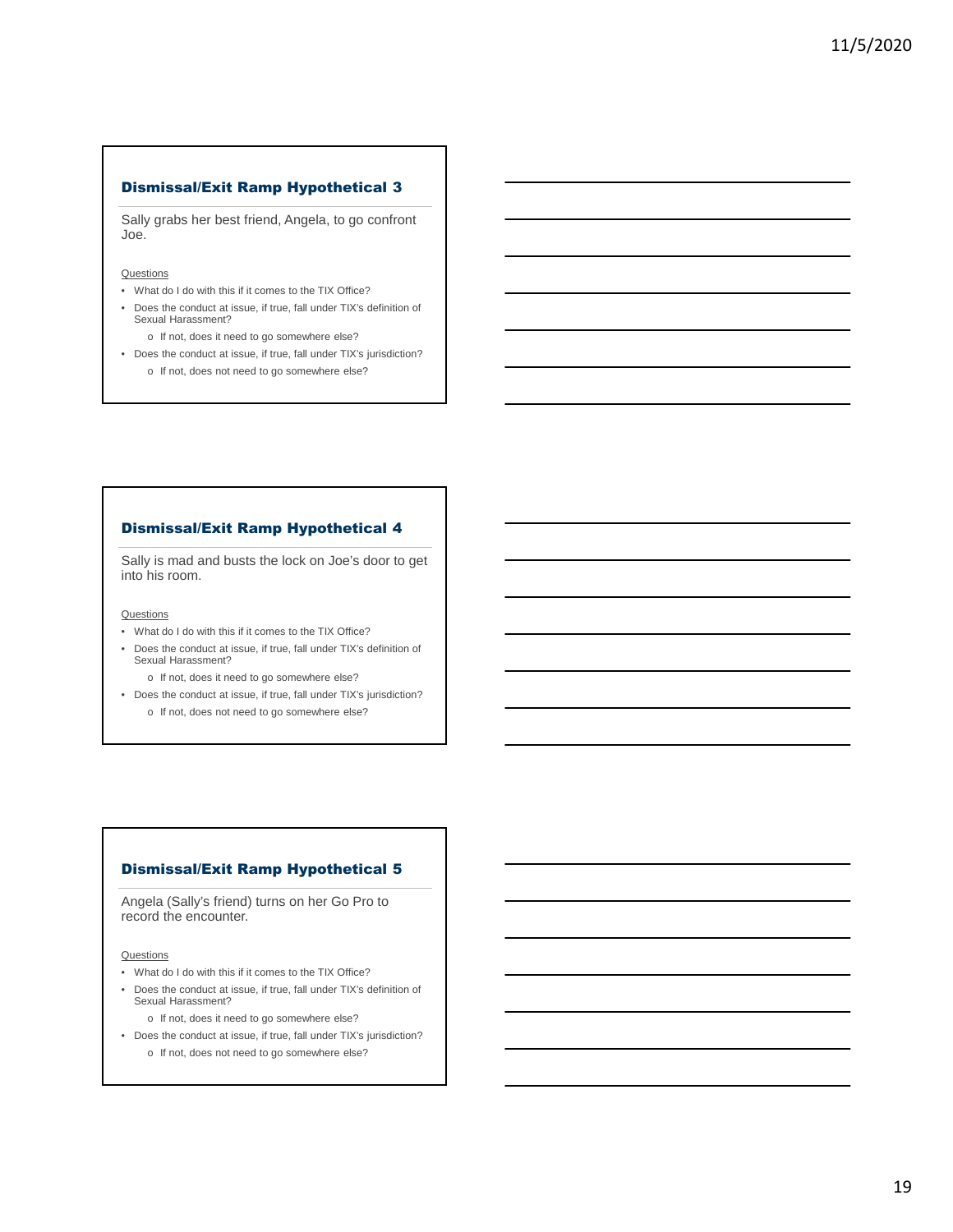Joe and Becky are in bed having sex.

#### **Questions**

- What do I do with this if it comes to the TIX Office?
- Does the conduct at issue, if true, fall under TIX's definition of Sexual Harassment? o If not, does it need to go somewhere else?
- Does the conduct at issue, if true, fall under TIX's jurisdiction?
	- o If not, does not need to go somewhere else?

#### Dismissal/Exit Ramp Hypothetical 7

Sally and Angela enter Joe's room.

**Questions** 

- What do I do with this if it comes to the TIX Office?
- Does the conduct at issue, if true, fall under TIX's definition of Sexual Harassment?
	- o If not, does it need to go somewhere else?
- Does the conduct at issue, if true, fall under TIX's jurisdiction?
	- o If not, does not need to go somewhere else?

#### Dismissal/Exit Ramp Hypothetical 8

Sally screams at Joe and slaps him across the face.

**Questions** 

- What do I do with this if it comes to the TIX Office?
- Does the conduct at issue, if true, fall under TIX's definition of Sexual Harassment?

o If not, does it need to go somewhere else?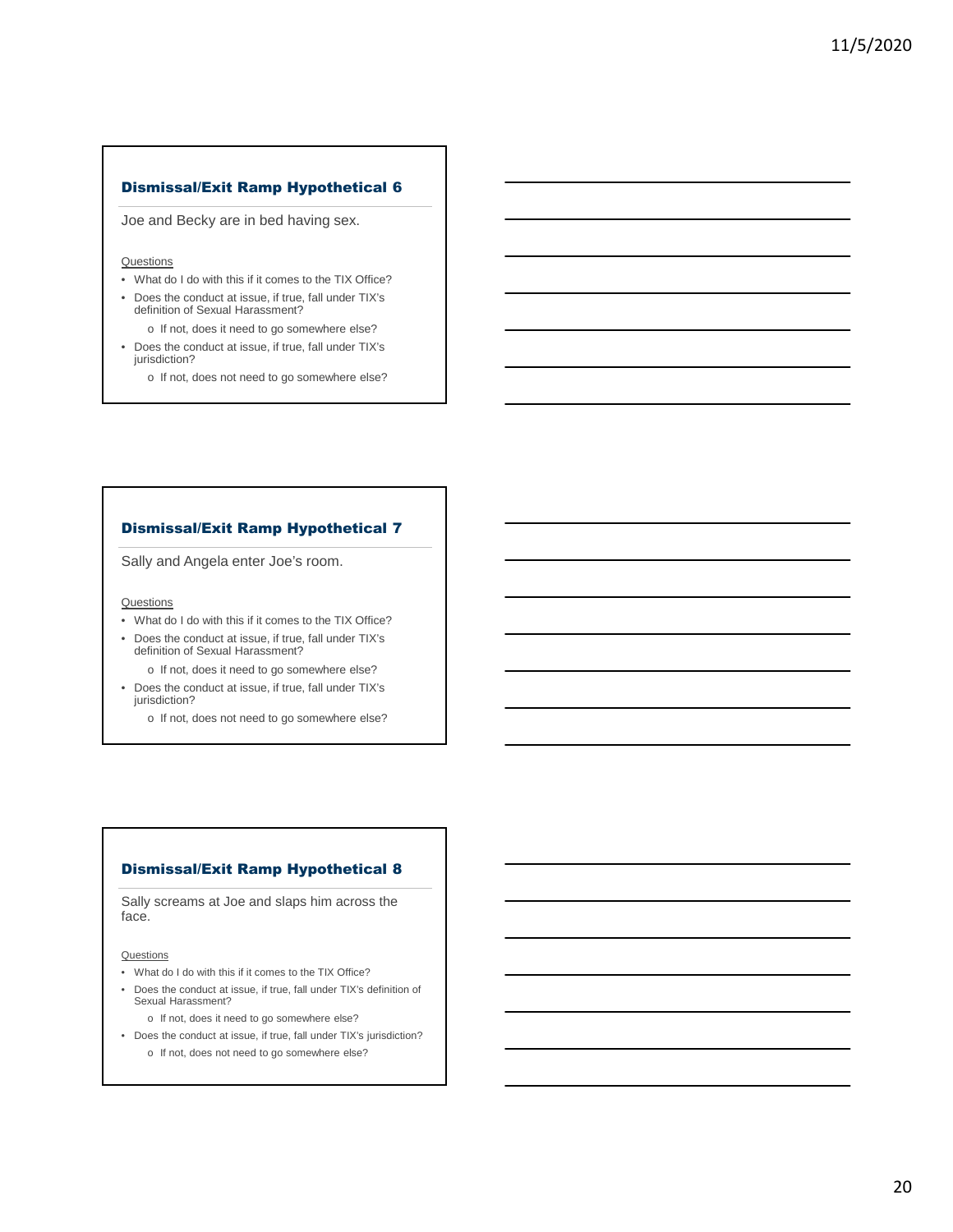Sally pulls Becky out of bed, naked, and kicks her while she is on the floor.

#### **Questions**

- What do I do with this if it comes to the TIX Office?
- Does the conduct at issue, if true, fall under TIX's definition of Sexual Harassment?
	- o If not, does it need to go somewhere else?
- Does the conduct at issue, if true, fall under TIX's jurisdiction? o If not, does not need to go somewhere else?

## Dismissal/Exit Ramp Hypothetical 10

When Becky tries to leave the room, Sally grabs her breast and twists it, then threatens to kill her if she comes anywhere near Joe again.

#### **Questions**

- What do I do with this if it comes to the TIX Office?
- Does the conduct at issue, if true, fall under TIX's definition of Sexual Harassment?
	- o If not, does it need to go somewhere else?
- Does the conduct at issue, if true, fall under TIX's jurisdiction? o If not, does not need to go somewhere else?

#### Dismissal/Exit Ramp Hypothetical 11

Becky leaves and runs out the door naked to her room down the hall.

**Questions** 

- What do I do with this if it comes to the TIX Office?
- Does the conduct at issue, if true, fall under TIX's definition of Sexual Harassment?

o If not, does it need to go somewhere else?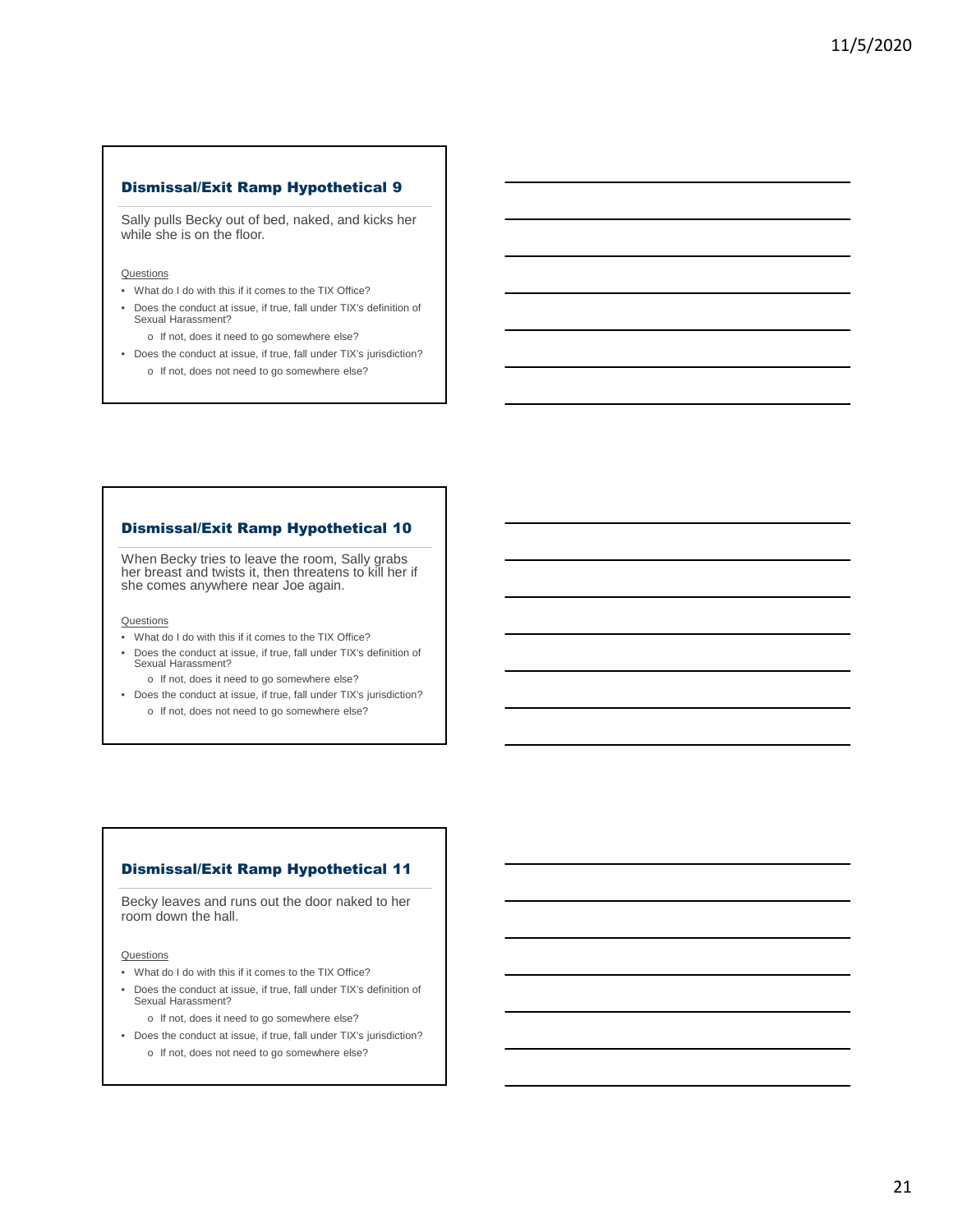Joe shoves Sally and Angela out of his room so he can get dressed.

#### **Questions**

- What do I do with this if it comes to the TIX Office?
- Does the conduct at issue, if true, fall under TIX's definition of Sexual Harassment?
	- o If not, does it need to go somewhere else?
- Does the conduct at issue, if true, fall under TIX's jurisdiction? o If not, does not need to go somewhere else?

## Dismissal/Exit Ramp Hypothetical 13

Angela uploads the video onto YouTube, then tweets the link and tags Joe and Becky. She titles the video, "Little Dick and the Skank."

#### **Questions**

- What do I do with this if it comes to the TIX Office?
- Does the conduct at issue, if true, fall under TIX's definition of Sexual Harassment?
	- o If not, does it need to go somewhere else?
- Does the conduct at issue, if true, fall under TIX's jurisdiction? o If not, does not need to go somewhere else?

#### Dismissal/Exit Ramp Hypothetical 14

Within minutes, Joe and Becky have hundreds of comments directed towards them on social media. Some are negative and some are threatening.

**Questions** 

- What do I do with this if it comes to the TIX Office?
- Does the conduct at issue, if true, fall under TIX's definition of Sexual Harassment?

o If not, does it need to go somewhere else?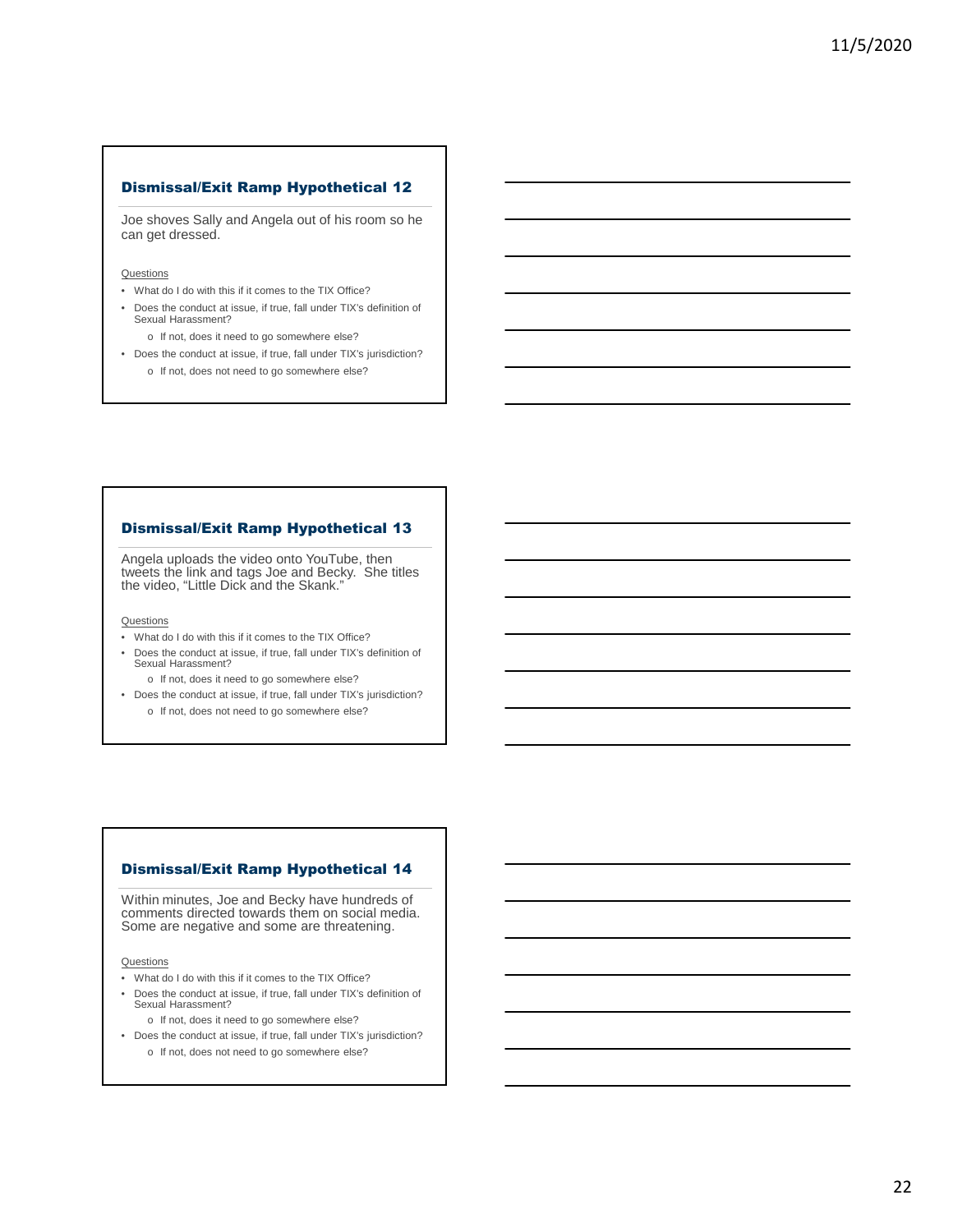When Becky reads the messages, she begins to send texts to<br>Sally: "I'm coming after you." "I see you across the Quad."<br>"Don't go into that room alone or I'll get you." Becky sends<br>approximately fifty similar messages over

**Questions** 

- What do I do with this if it comes to the TIX Office?
- Does the conduct at issue, if true, fall under TIX's definition of Sexual Harassment?
	- o If not, does it need to go somewhere else?
- Does the conduct at issue, if true, fall under TIX's jurisdiction? o If not, does not need to go somewhere else?

## Dismissal/Exit Ramp Hypothetical 16

Joe opens his closet to get dressed and lets his friend, Jim, out from where he was watching it all.

**Questions** 

- What do I do with this if it comes to the TIX Office?
- Does the conduct at issue, if true, fall under TIX's definition of Sexual Harassment?
	- o If not, does it need to go somewhere else?
- Does the conduct at issue, if true, fall under TIX's jurisdiction? o If not, does not need to go somewhere else?

## TIXC: Supportive Measures 34 C.F.R § 106.30(a) 1 of 5

The Title IX Coordinator is responsible for coordinating the effective implementation of supportive measures.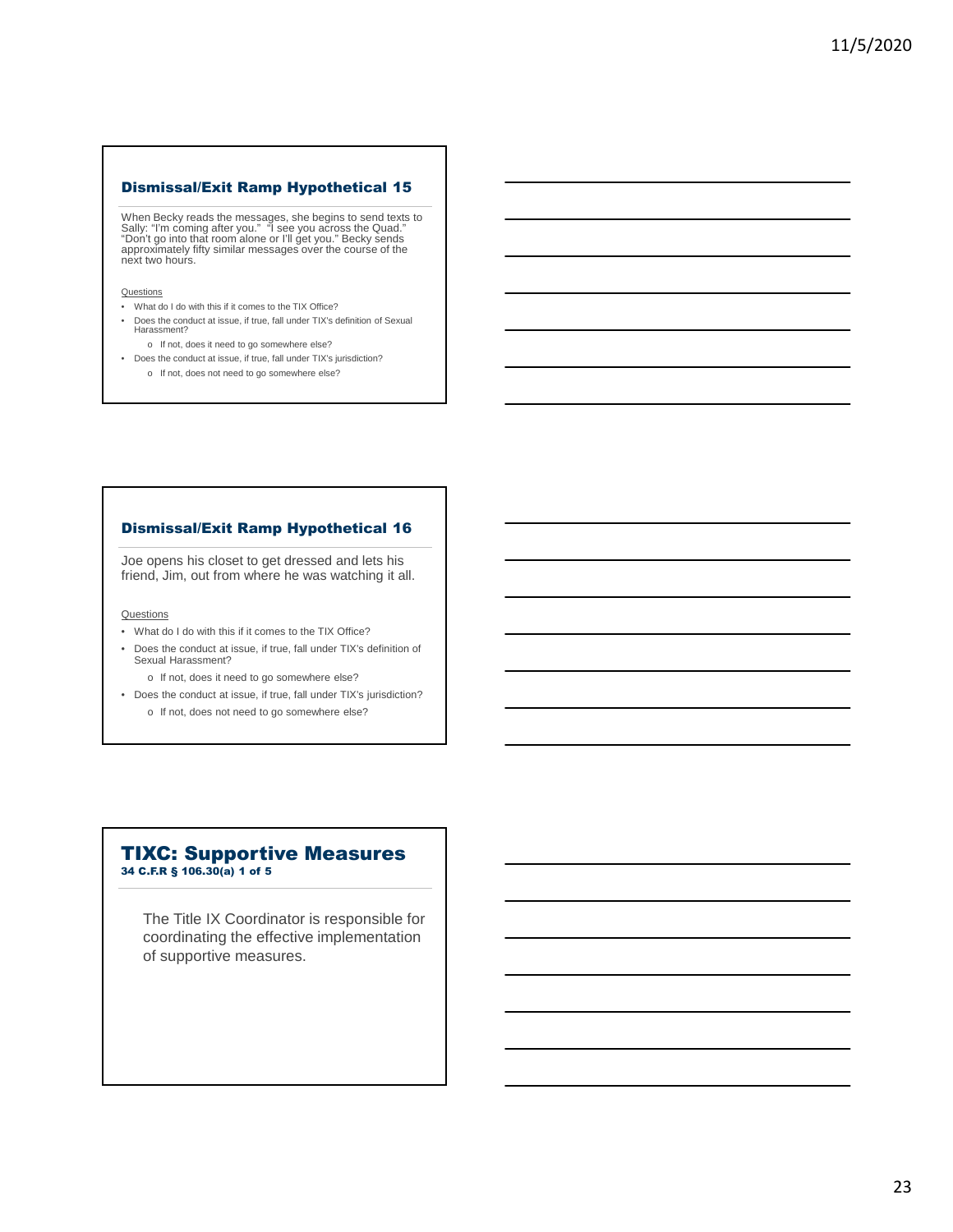#### TIXC: Supportive Measures 34 C.F.R § 106.30(a) 2 of 5

Elements of the Definition:

- Non-disciplinary and non-punitive
- Individualized
- "as reasonably available"
- Without fee or charge to either party
- Available at any time (regardless of formal complaint)

#### TIXC: Supportive Measures 34 C.F.R § 106.30(a) 3 of 5

Designed to:

- o *restore or preserve access* to the recipient's education program or activity, without unreasonably burdening the other party;
- o protect the safety of all parties and the recipient's educational environment; and
- o deter sexual harassment

#### TIXC: Supportive Measures 34 C.F.R § 106.30(a) 4 of 5

**Examples from the Regulations:**

- Counseling
- Extensions of deadlines (course-related adjustments)
- Modifications of work/class schedules
- Campus escort services
- Mutual contact restrictions
- Changes in work or housing locations
- Leaves of absence
- Increased security and monitoring of certain areas of the campus
- "and other similar measures"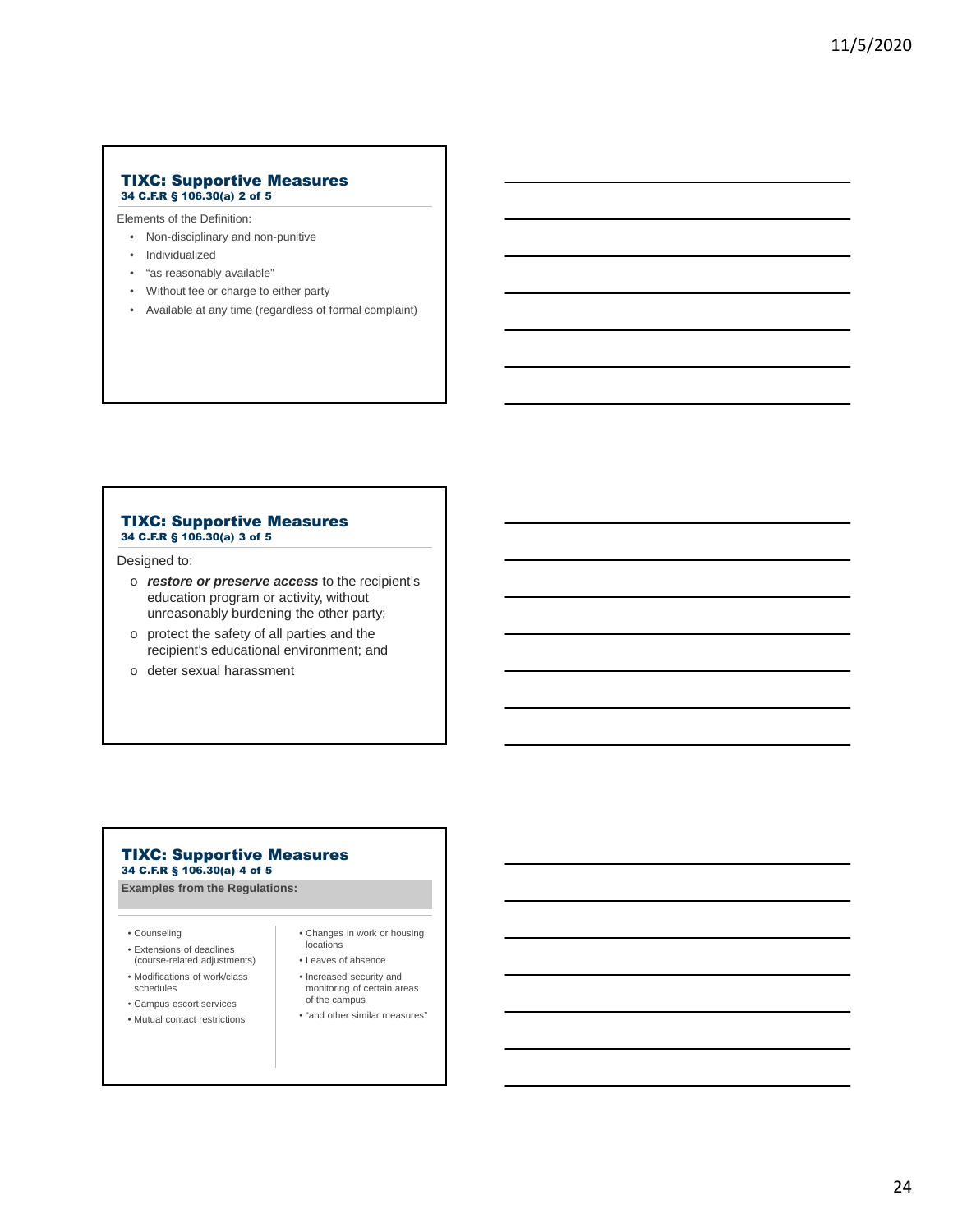#### TIXC: Supportive Measures 34. C.F.R § 106.44(a) 5 of 5

Role of the TIXC upon receiving a report:

- promptly contact the complainant to discuss the availability of supportive measures as defined in § 106.30,
- consider the complainant's wishes with respect to supportive measures,
- inform the complainant of the availability of supportive measures with or without the filing of a formal complaint,

#### TIXC: Supportive Measures Role of the TIXC (34. C.F.R § 106.44(a))

Role of the TIXC:

- Must maintain confidentiality to the greatest extent possible
	- But, shouldn't impair the ability to provide the measures at issue (may have to tell campus PD, faculty, etc. *some* information)

### TIXC: Supportive Measures Documentation per 34. C.F.R § 106.45(b)(10)(ii) 1 of 2

Section (ii) states " (ii) For each response required under section 106.44, a recipient must create, and maintain for a period of seven years, records of any actions, including any supportive measures, taken in response to a report or formal complaint of sexual harassment. In each instance, the recipient must document the basis for its conclusion that its response was not deliberately indifferent, and document that it has taken measures designed to restore or preserve equal access to the recipient's education program or activity.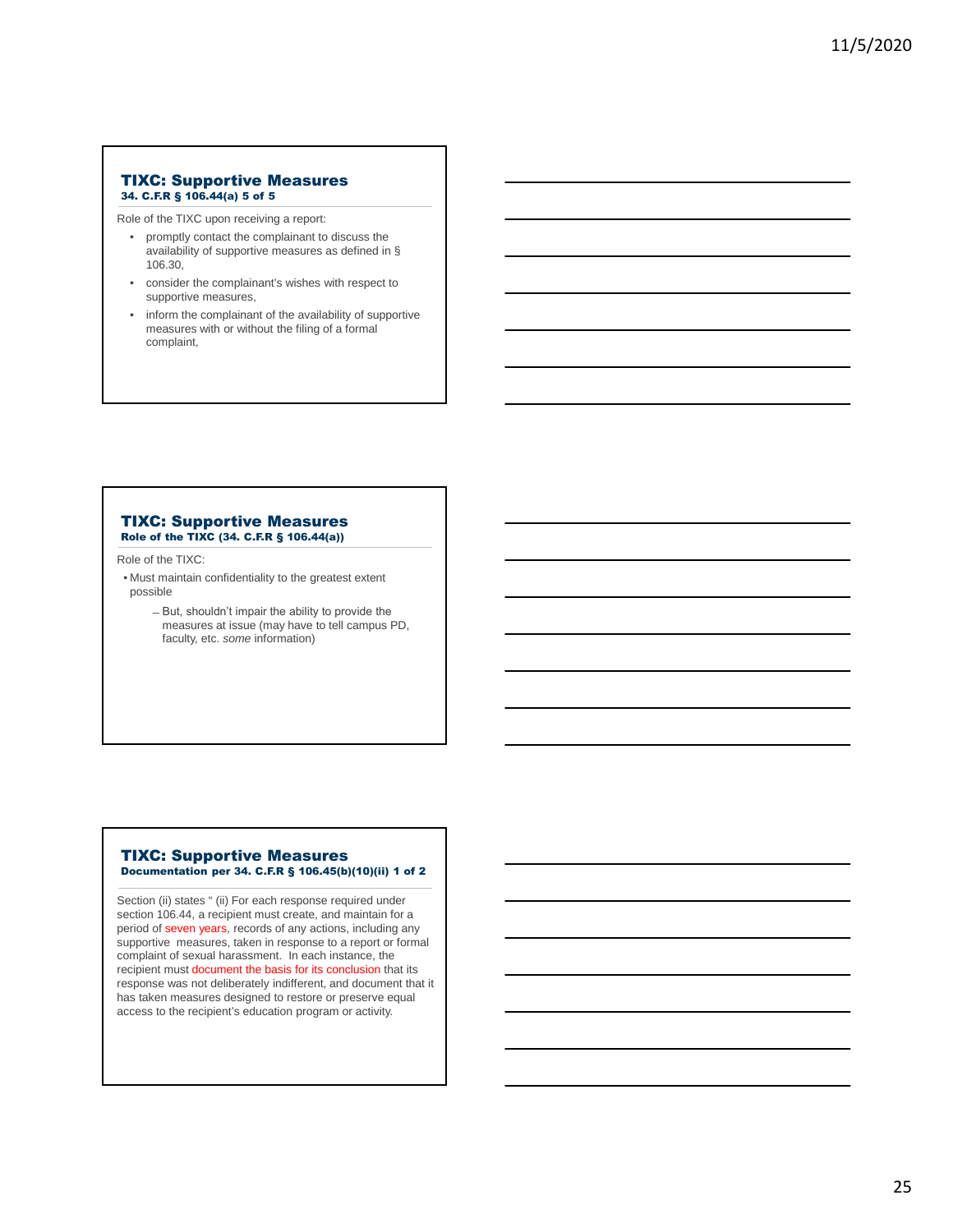#### TIXC: Supportive Measures Documentation per 34. C.F.R § 106.45(b)(10)(ii) 2 of 2

Role of the TIXC:

- Your office must document the absence of deliberate indifference →→ In other words, your office's (Title IX compliant) response to a Title IX report
- Non-Provision of Supportive Measures
- o "If a recipient does not provide a complainant with supportive measures, then the recipient must document the reasons why such a response was not clearly unreasonable in light of the known circumstances. The documentation of certain bases or measures does not limit the recipient in the future from providing additional explanations or detailing additional measures taken."
- Maintain documentation for 7 years

#### TIXC: Supportive Measures Role of the TIXC

Further Considerations:

- Must consider the complainant's wishes
- The school should follow up with both parties regarding the efficacy of the supportive measures
- Supportive measures may be appropriate to offer regardless of whether the allegation has been substantiated or fully investigated because it preserves access and deters harassment

Should supportive measures be provided in non-TIX cases?

̶Are they provided for in your student code, employment policies?

#### Notice of Allegations to Respondent **34 C.F.R** § **106.45(b)(2) 1 of 3**

- Must include sufficient details known at the time, and with sufficient time to prepare a response before any initial interview
- Sufficient details include:
	- Identities of the parties
	- Conduct allegedly constituting sexual harassment
	- Date/location of alleged incident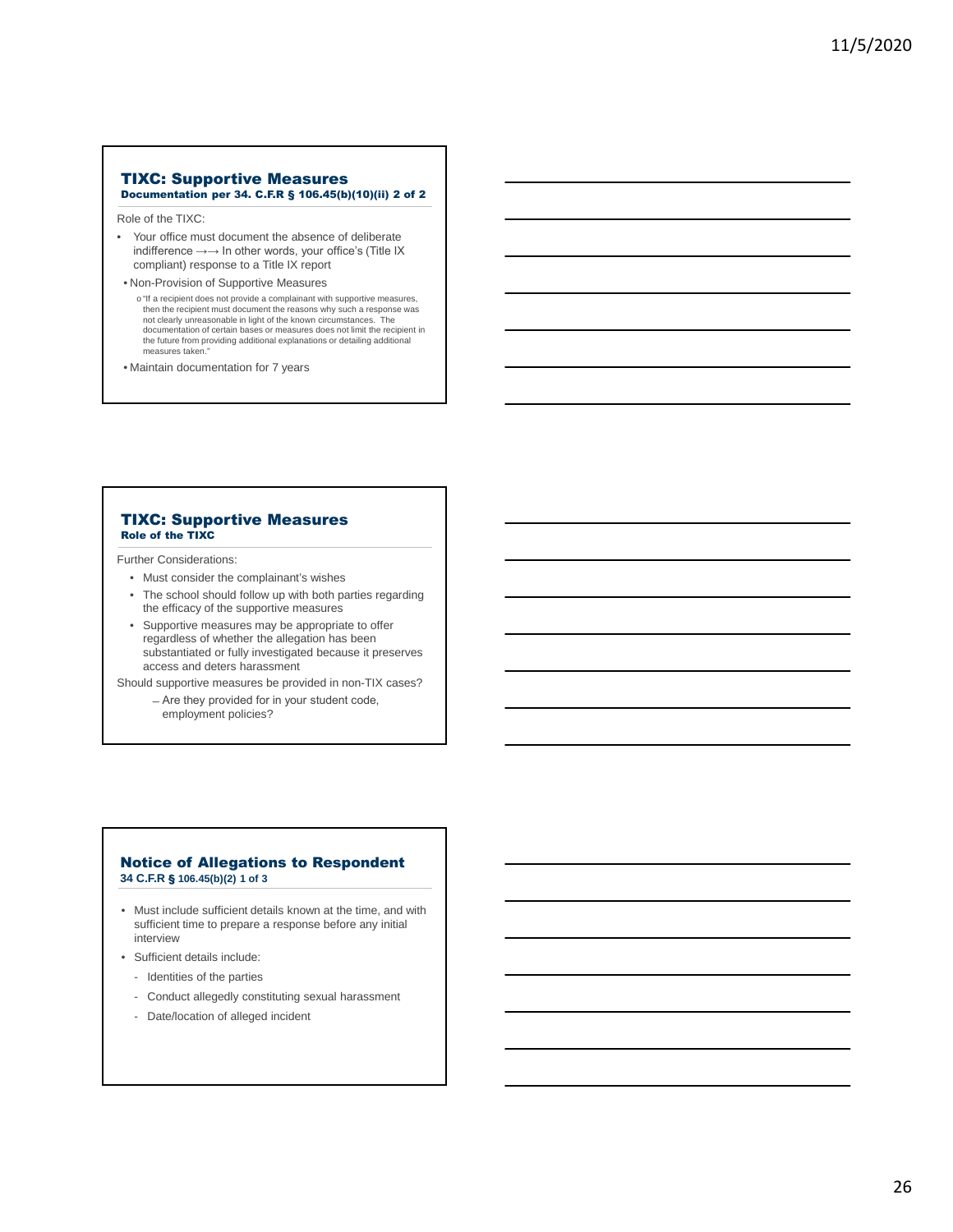### Notice of Allegations to Respondent **34 C.F.R** § **106.45(b)(2) 2 of 3**

- Needs to be supplemented if new allegations are to be included
- Must include statement that respondent is presumed not responsible for alleged conduct and that determination regarding responsibility is made at the conclusion of the grievance process
- Must inform the parties that they may have advisor of their choice who may be an attorney and who may inspect and review evidence

### Notice of Allegations to Respondent **34 C.F.R** § **106.45(b)(2) 3 of 3**

- Needs to be supplemented if new allegations are to be included
- Must include statement that respondent is presumed not responsible for alleged conduct and that determination regarding responsibility is made at the conclusion of the grievance process
- Must inform the parties that they may have advisor of their choice who may be an attorney and who may inspect and review evidence

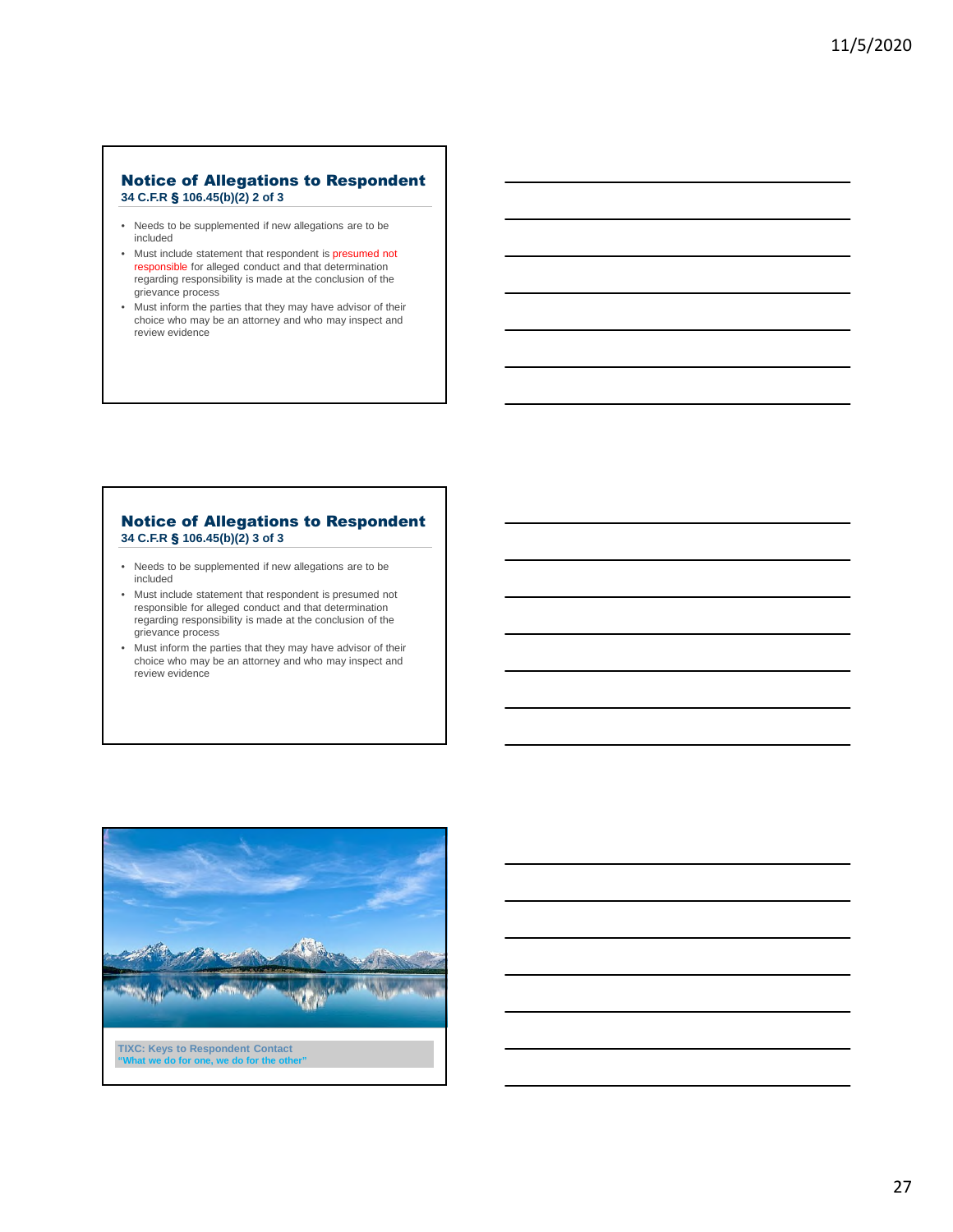#### TIXC: Keys to Respondent Contact "What we do for one, we do for the other" 1 of 5

• Both parties may be emotional and may need access to supportive measures and resources.

o "What we do for one, we do for the other"

- Be sensitive to both parties and refrain from comments that blame either party, suggest disbelief/prejudgment, or discourage participation in the process.
- Document your interactions with each party in writing after you speak with them.

#### TIXC: Keys to Respondent Contact "What we do for one, we do for the other" 2 of 5

- Document the supportive measures, accommodations, and resources that are provided
	- o YES! Discuss Supportive Measures with Respondent, too!
	- o Document supportive measures that *are requested but not provided* and the rationale (e.g., changes to housing or class schedule)
	- o Document supportive measures that are *offered by rejected* and the rationale given
- The more options you can offer the parties, the more in control they will feel about the situation.

#### TIXC: Keys to Respondent Contact "What we do for one, we do for the other" 3 of 5

First steps after providing notice to the Respondent?

- Offer a meeting and discuss the process first
	- o Form letters updated in light of your new process?
		- ̶ Right to bring an advisor
		- ̶ Availability of resources and accommodations
		- ̶ Reminder that retaliation is prohibited
- At the meeting give the respondent a copy of the Title IX Policy
- Explain the difference between privacy and confidentiality
- Discuss Supportive Measures
- Explain the procedure the complainant has elected to pursue (if you know)
	- o Formal Complaint, Informal Resolution, Hearing, etc.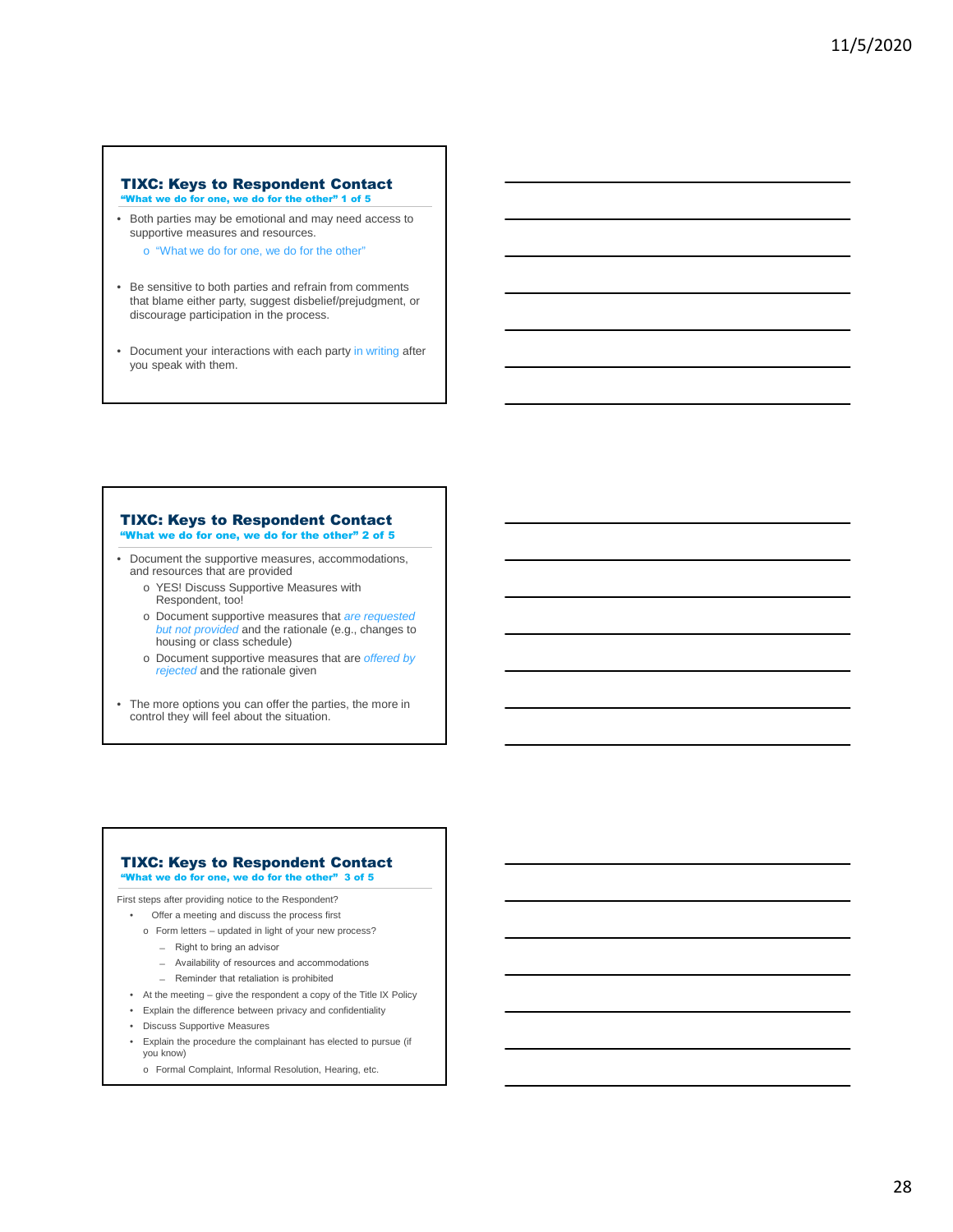## TIXC: Keys to Respondent Contact

"What we do for one, we do for the other" 4 of 5

Make sure Respondent understands the process before the meeting ends:

- Explain the Informal Resolution Process, if it's available
- o Make sure to explain that this option is only available if a Formal Complaint is filed (34 C.F.R. § 106.45(b)(9))
- o Explain the option to end the Informal Resolution Process and proceed with a hearing at any point before a determination of responsibility is made
- Explain the Hearing Process
	- o Go step-by-step through your policy
	- o Make sure that you and/or the investigators describing this process understands what the hearing will look like and can answer questions about it

#### TIXC: Keys to Respondent Contact "What we do for one, we do for the other" 5 of 5

You've talked to Complainant and Respondent. Now what?

• Determine which policy and procedure applies

- ̶ Will depend on your Title IX Policy, Student/Employee Codes of Conduct
- ̶ May change over time as more information comes in
- ̶ Consider Jurisdiction and the definition of Sexual Harassment
- Does the TIXC make jurisdiction/definition decisions? What does that process look like?
	- ̶ "Exit Ramps"
	- ̶ Document, Document, Document

### TIXC: Emergency Removal 34. C.F.R § 106.44(c):

It states "(c) *Emergency Removal.* Nothing in this part precludes a recipient from removing a respondent from the recipient's education program or activity on an emergency basis, provided that the recipient undertakes an individualized safety and risk analysis, determines that an immediate threat to the physical health or safety of any student or other individual arising from the allegations of sexual harassment justifies removal, and provides the respondent with notice and an opportunity to challenge the decision immediately following the removal."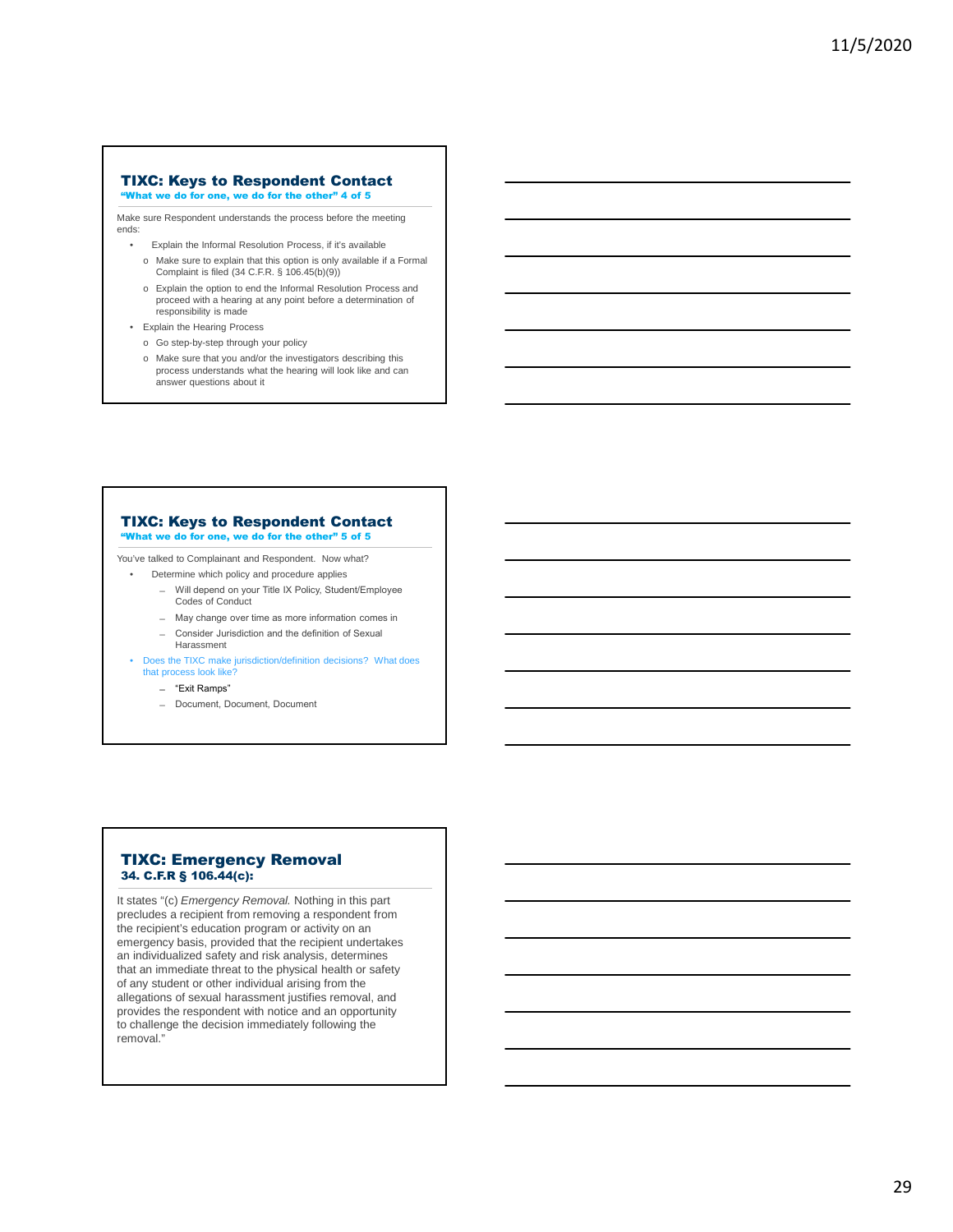#### TIXC: Emergency Removal 34. C.F.R § 106.44(c):

Does this decision fall to the TIXC at your institution? ̶ Current policy and practice

New Regs require:

- ̶ Individualized safety and risk analysis
- ̶ The existence of an immediate threat to the physical health or safety of any student/individual arising from the allegations

Respondent is entitled to:

- ̶Notice, and
- Opportunity to be heard
- Does not modify Section 504 or ADA rights
- Can place a non-student respondent on administrative leave

#### TIXC: Signing a Formal Complaint 34. C.F.R § 106.30(a)

"…Where the Title IX Coordinator signs a formal complaint, the Title IX Coordinator is not a complainant or otherwise a party under this part or under section 106.45, and must comply with the requirements of this part, including section 106.45(b)(1)(iii)."

## TIXC: Signing a Formal Complaint Role of the TIXC 1 of 2

Considerations:

- NPRM § 106.44(b)(2) previously required Title IX Coordinators to file a formal complaint after receiving multiple reports about the same respondent.
- This provision has been removed in the final regs Preamble, p. 30216
- "Removing this proposed revision means that Title IX Coordinators retain discretion, but are not required, to sign formal complaints after receiving multiple reports of potential sexual harassment against the same respondent."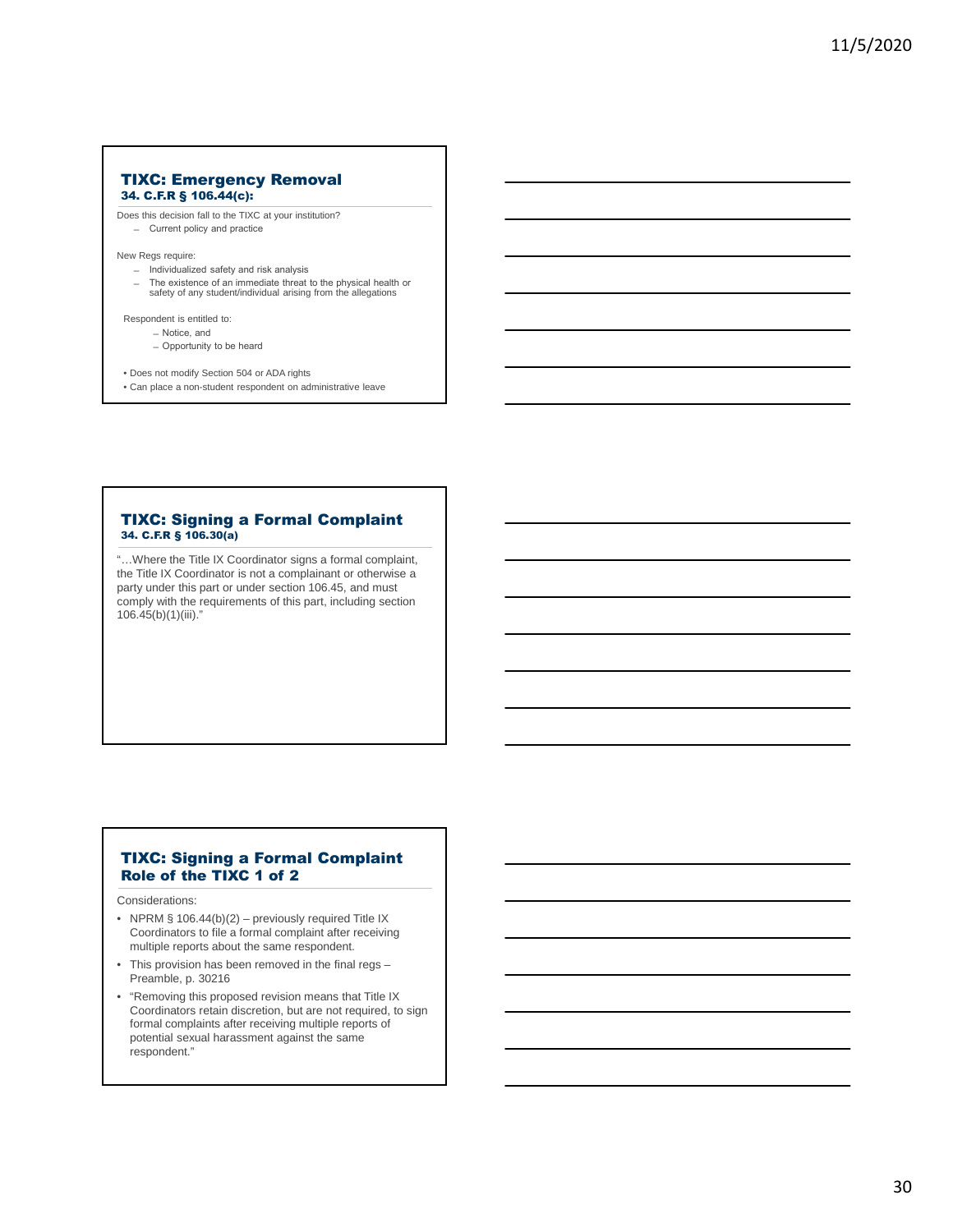## TIXC: Signing a Formal Complaint Role of the TIXC 2 of 2

When a Title IX Coordinator *does* sign a formal complaint

- Doesn't act as a complainant under § 106.45 (during the grievance process)
	- ̶Not participating in the investigation
	- ̶Not cross-examining witnesses on behalf of the Claimant at the hearing
	- ̶Must remain free from conflicts of interest and bias, and must serve impartially
	- ̶Complainant is not obligated to participate in the ensuing grievance process

### TIXC: Consolidation of Formal **Complaints** 34. C.F.R § 106.45(b)(4)

- "A recipient may consolidate formal complaints as to allegations of sexual harassment…by more than one complainant against one or more respondents… where the allegations of sexual harassment arise **out of the same facts or circumstances."**
	- ̶"May" = permissive, not required
	- ̶What about similar conduct but different facts/circumstances?

#### TIXC: Informal Resolution 34. C.F.R § 106.45(b)(9) 1 of 8

- "I don't want the respondent to be punished; I just want them to realize how bad this event was for me." Preamble, p. 30399 (Official)
- Informal Resolution is permitted but not required
	- ̶"… at any time prior to reaching a determination regarding responsibility the recipient may facilitate an informal resolution process, such as mediation, that does not involve a full investigation and adjudication…"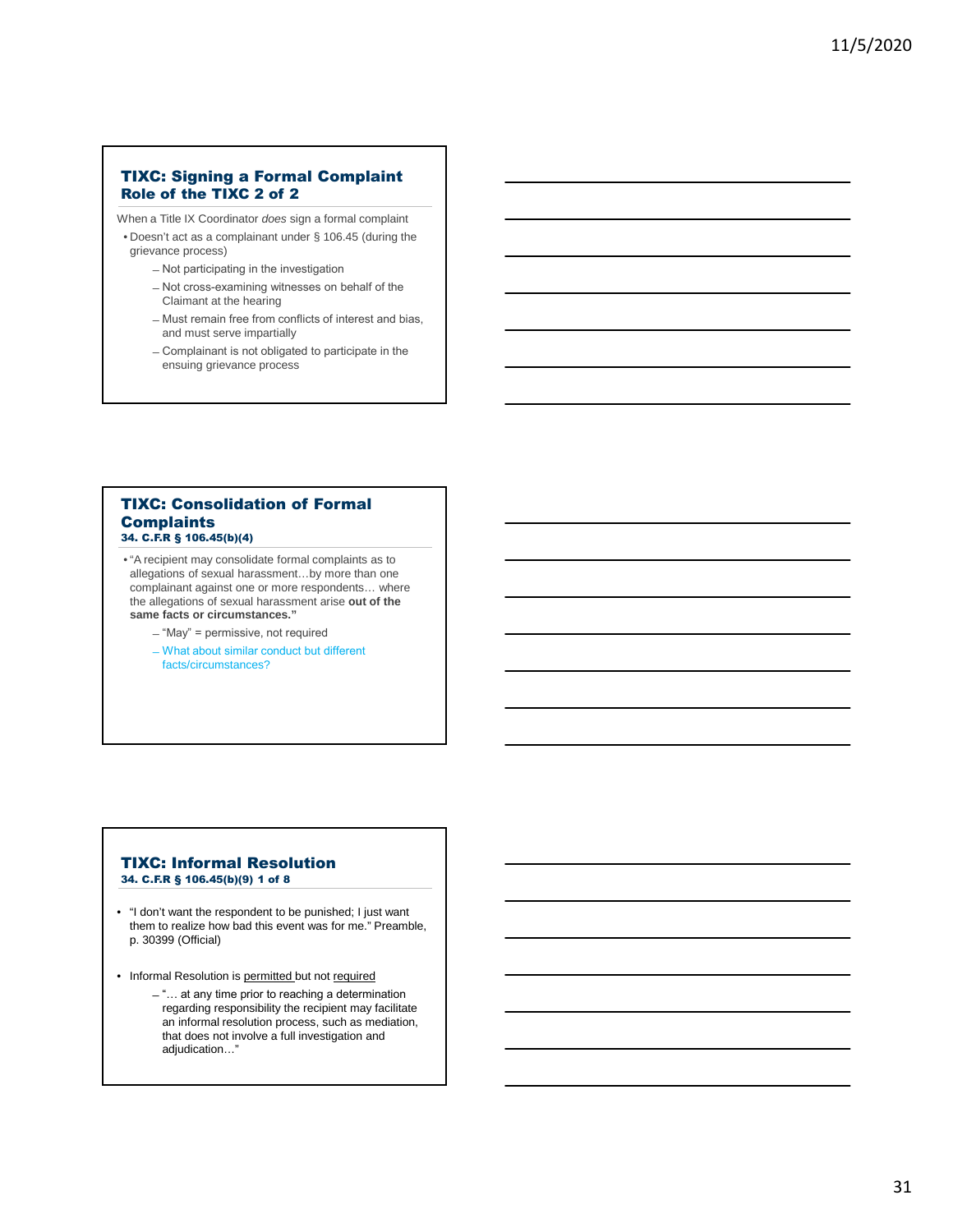#### TIXC: Informal Resolution 34. C.F.R § 106.45(b)(9) 2 of 8

No definition

- "unnecessary"
- "Informal resolution may encompass a broad range of conflict resolution strategies, including, but not limited to, arbitration, mediation, or restorative justice." p. 1370 (Unofficial)

#### TIXC: Informal Resolution 34. C.F.R § 106.45(b)(9) 3 of 8

According to the Preamble,

- The final regs do not require any recipient to offer informal resolution and preclude a party from being required to participate. Preamble, p. 30404 (Official)
- "Recipients remain free to craft or not craft an informal resolution process to address sexual misconduct incidents." Preamble, p. 30404 (Official)
- "Nothing in 106.45(b)(9) prohibits recipients from using restorative justice as an informal resolution process to address sexual misconduct incidents." Preamble, p. 30406 (Official)

#### TIXC: Informal Resolution 34. C.F.R § 106.45(b)(9) 4 of 8

#### Considerations:

- How will this affect reporting?
- $-$  Is Informal Resolution appropriate for some, all, or none of the reports at your institution?
- ̶What role will the institution play in imposing sanctions as a result of an informal resolution?
- ̶What if a complainant wants an admission of responsibility but doesn't want the respondent to be punished?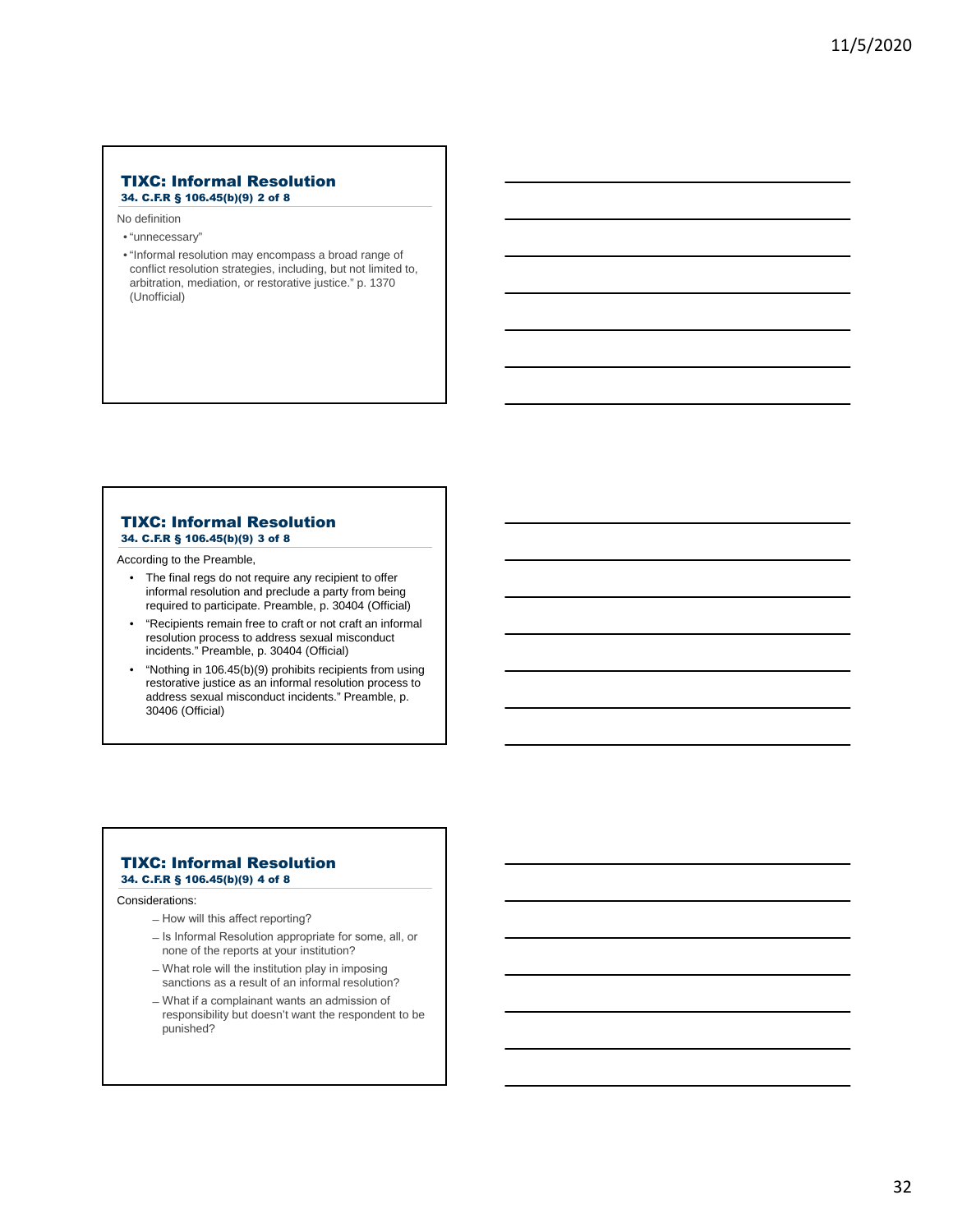#### TIXC: Informal Resolution 34. C.F.R § 106.45(b)(9) 5 of 8

Prohibition on Informal Resolution

̶Recipients are categorically prohibited from offering or facilitating an informal resolution process to resolve allegations that an employee sexually harassed a student 106.45(b)(9)(iii)

### TIXC: Informal Resolution 34. C.F.R § 106.45(b)(9) 6 of 8

Requirements:

- $-$  Formal Complaint § 106.45(b)(9)
- ̶Facilitators must be free from conflicts of interest and bias
- ̶Facilitators must be trained in accordance with 106.45(b)(1)(iii)
- ̶Reasonably prompt time frames in accordance with  $106.45(b)(1)(v)$

### TIXC: Informal Resolution 34. C.F.R § 106.45(b)(9) 7 of 8

Requirements (continued):

- ̶The initial written notice of allegations sent to both parties must include information about any informal resolution processes the recipient has chosen to make available  $-106.45(b)(2)(i)$
- ̶Either party has the right to withdraw from informal resolution and resume a 106.45 grievance process at any time before agreeing to a resolution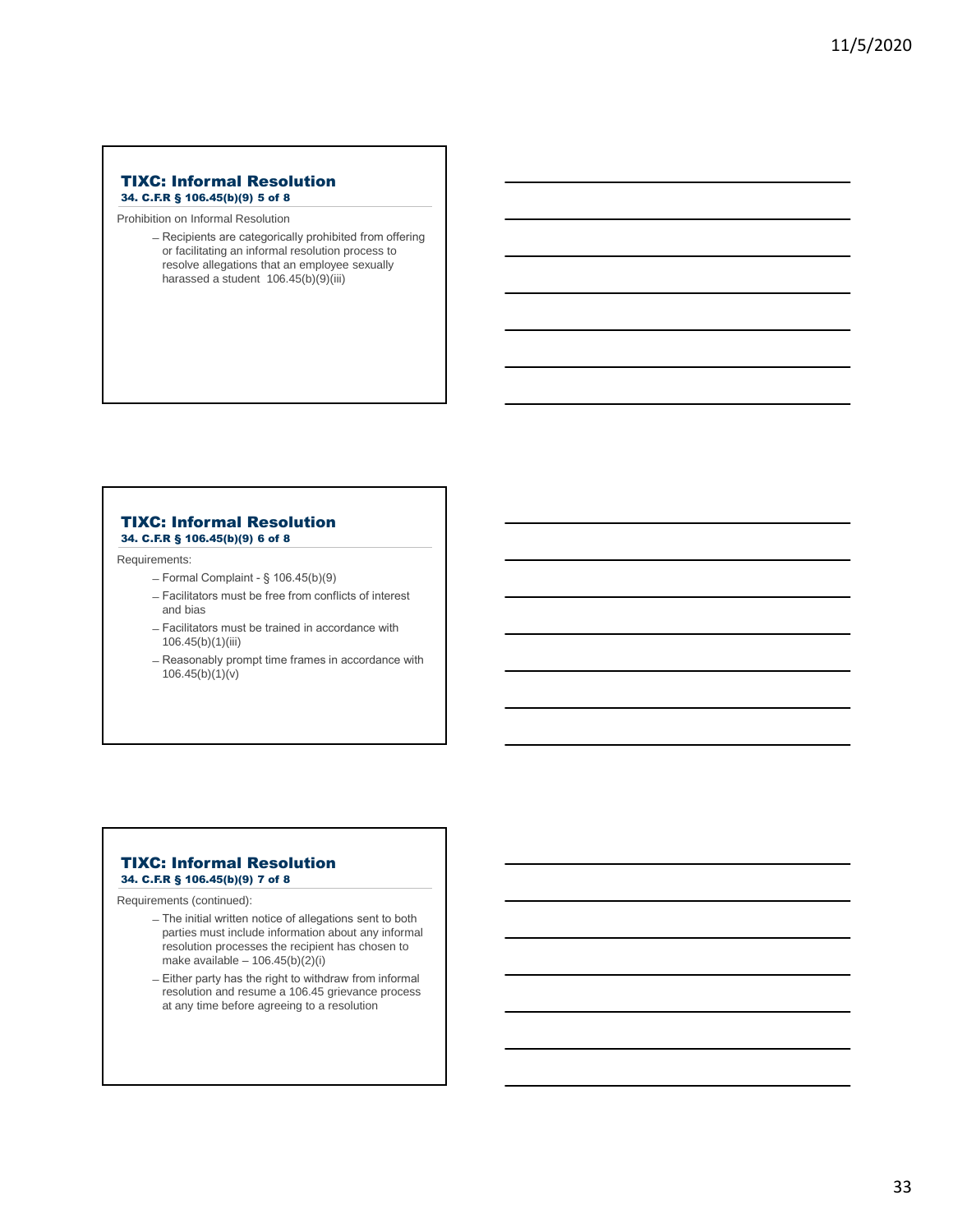#### TIXC: Informal Resolution 34. C.F.R § 106.45(b)(9) 8 of 8

Different from Supportive Measures

- Supportive Measures ≠ punishment
- Informal resolution *may* result in disciplinary or punitive measures
	- o What role will a complainant have in disciplinary or punitive measures?

## TIXC: Advisors

During the Investigation or Informal Resolution

- Role may be limited
	- o "… the recipient may establish restrictions regarding the extent to which the advisor may participate in the proceedings, as long as the restrictions apply equally to both parties." 34 C.F.R § 106.45(b)(5)(iv)
- Advisor may be, but is not required to be, an attorney
- Cannot limit the choice or presence of advisor for either party in any meeting or grievance proceeding
	- o Witnesses may serve as advisors for interviews and the hearing
	- o How should investigators CAREFULLY address that situation in real time?

### TIXC: Advisors During the Hearing

- Role includes questioning the other party and any witnesses o Includes challenges to credibility
	- o "Such cross-examination at the live hearing must be conducted directly, orally, and in real time by the party's advisor of choice…" 34 C.F.R. § 106.45(b)(6)(i)
- Advisor may be, but is not required to be, an attorney
- Cannot limit the choice or presence of advisor for either party
	- o Witnesses may serve as advisors for the hearing
	- o How should decision-makers address this situation during the hearing? During deliberation?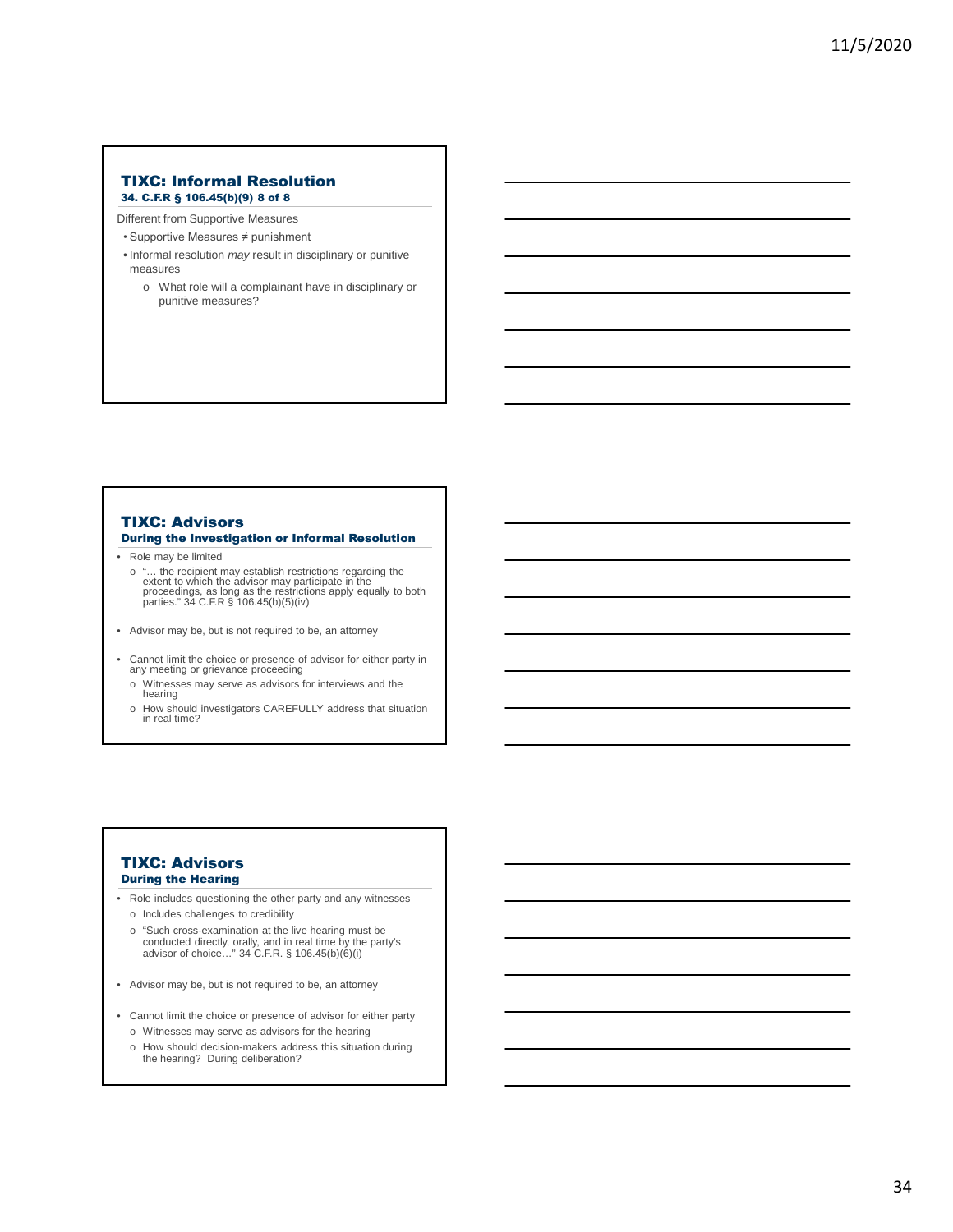#### Basic Requirements for Formal Grievance Process 34. C.F.R § 106.45(b)(1) 1 of 2

- Treating complainants and respondents equitably
- Remedies designed to restore or preserve equal access to District's education program or activity
- Objective evaluation of all relevant evidence and credibility determinations
- Presumption that respondent is not responsible for alleged conduct

#### Basic Requirements for Formal Grievance Process **34. C.F.R** § **106.45(b)(1) 2 of 2**

- Reasonably prompt timeframes for filing and resolving appeals and informal resolution processes
- Providing a list, or describing a range, of possible disciplinary sanctions and remedies
- Describing standard of evidence to be used to determine responsibility
- Describing procedures and permissible bases for appeal
- Describing range of available supportive measures

## Facilitate Inspection/Review of Evidence

**34. C.F.R** § **106.45(b)(5)(vi)**

- **During** investigation, TIX Coordinator (or Investigator) may need to facilitate parties' opportunity to inspect and review any evidence obtained as part of the investigation
- Parties are to be provided **at least 10 days** to submit a written response to the evidence before completion of report
- Review process may be managed by TIX Coordinator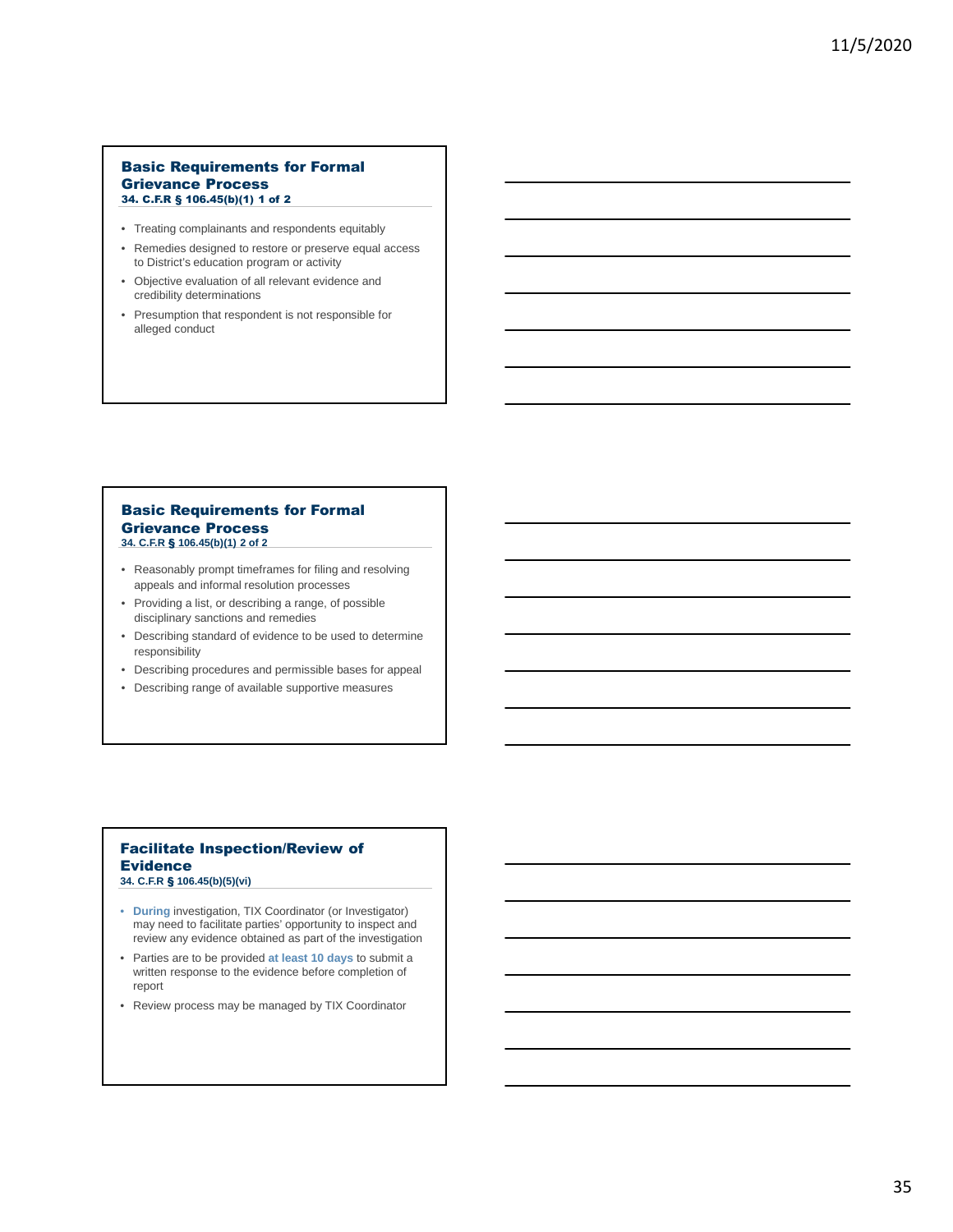## Grievance Process Must Include

#### File Review

Parties and advisors review all evidence collected for 10 days and provide written response

Report Review Investigative report is provided to parties (not necessarily advisor) for 10 days for review and written response.

#### **Hearing** Hearing occurs before a decision-maker that is **not** the Coordinator or the investigator.

### Providing Written Investigative Report **34. C.F.R** § **106.45(b)(5)(vii)**

- After **completion** of investigation, TIX Coordinator (or Investigator) **may** be responsible for providing the parties a copy of the written investigative report
- Parties are to be sent the report **at least 10 days** in advance of reaching a determination of responsibility
- Review process and exchange of written questions may also be coordinated by TIX Coordinator

#### Live Hearing **34. C.F.R** § **106.45(b)(6)(ii)**

- **Again, TIXC cannot be the Decision-Maker in case where they have previously served as TIXC**
- TIXC will need to facilitate scheduling and completion of a live hearing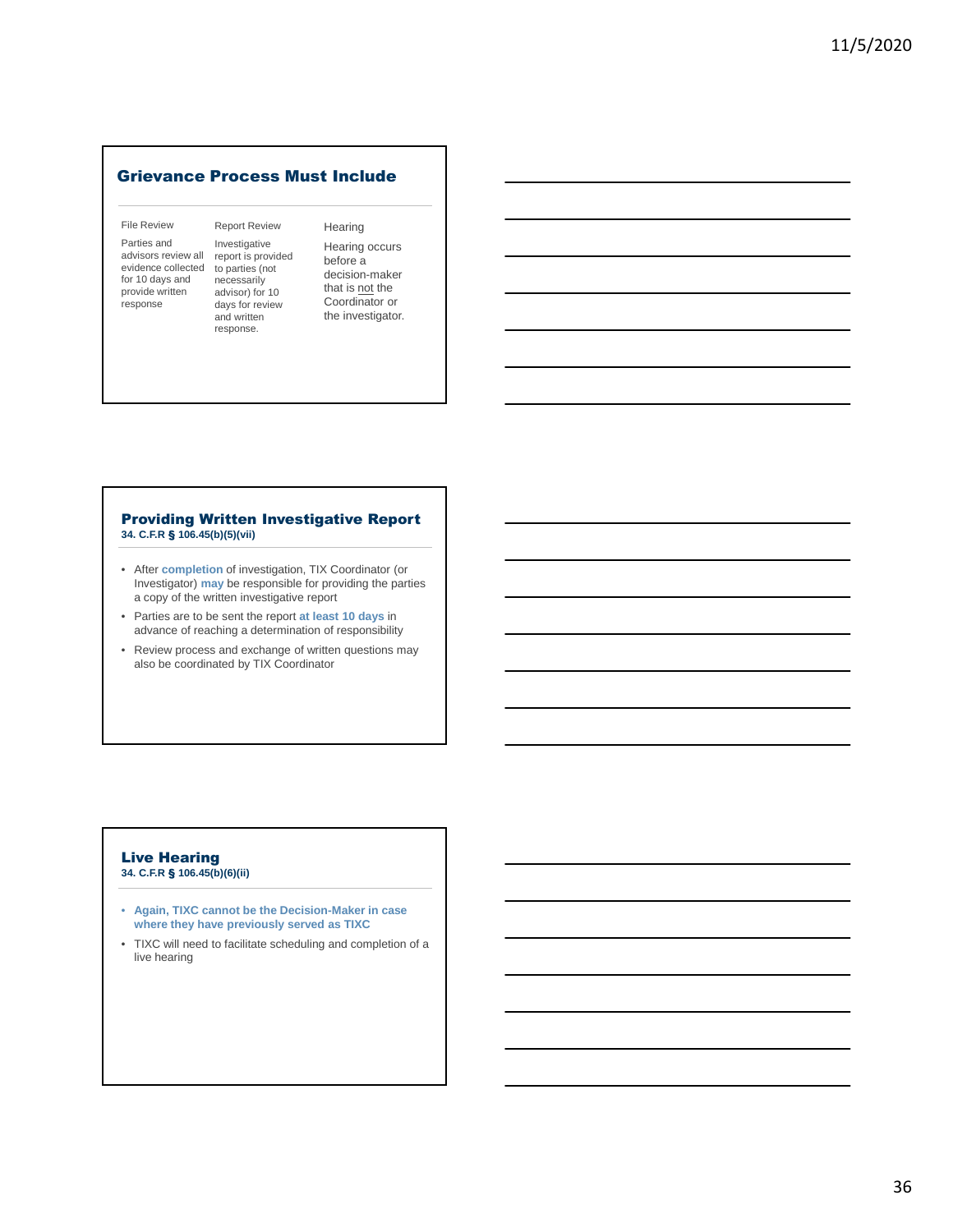## Recordkeeping

## § **106.45(b)(10)(i)(A), (B), (D)**

- TIX Coordinator will want to develop a process for required recordkeeping, including:
	- Maintaining all investigatory and appeal records for a period of seven years
	- Collecting and publicly posting on its website **all** materials used to train TIX Team

#### Prohibition Against Retaliation § **106.71**

- Retaliation prohibited, including intimidation, threatening, coercion, or discrimination against any individual:
	- For purpose of interfering with any right or privilege secured by Title IX
	- Because an individual has made a report or complaint, testified, assisted, or participated or refused to participate in any manner in an investigation, proceeding, or hearing
	- Includes charges for code of conduct violations that do not involve sex discrimination/harassment but arise out of the same facts/circumstances

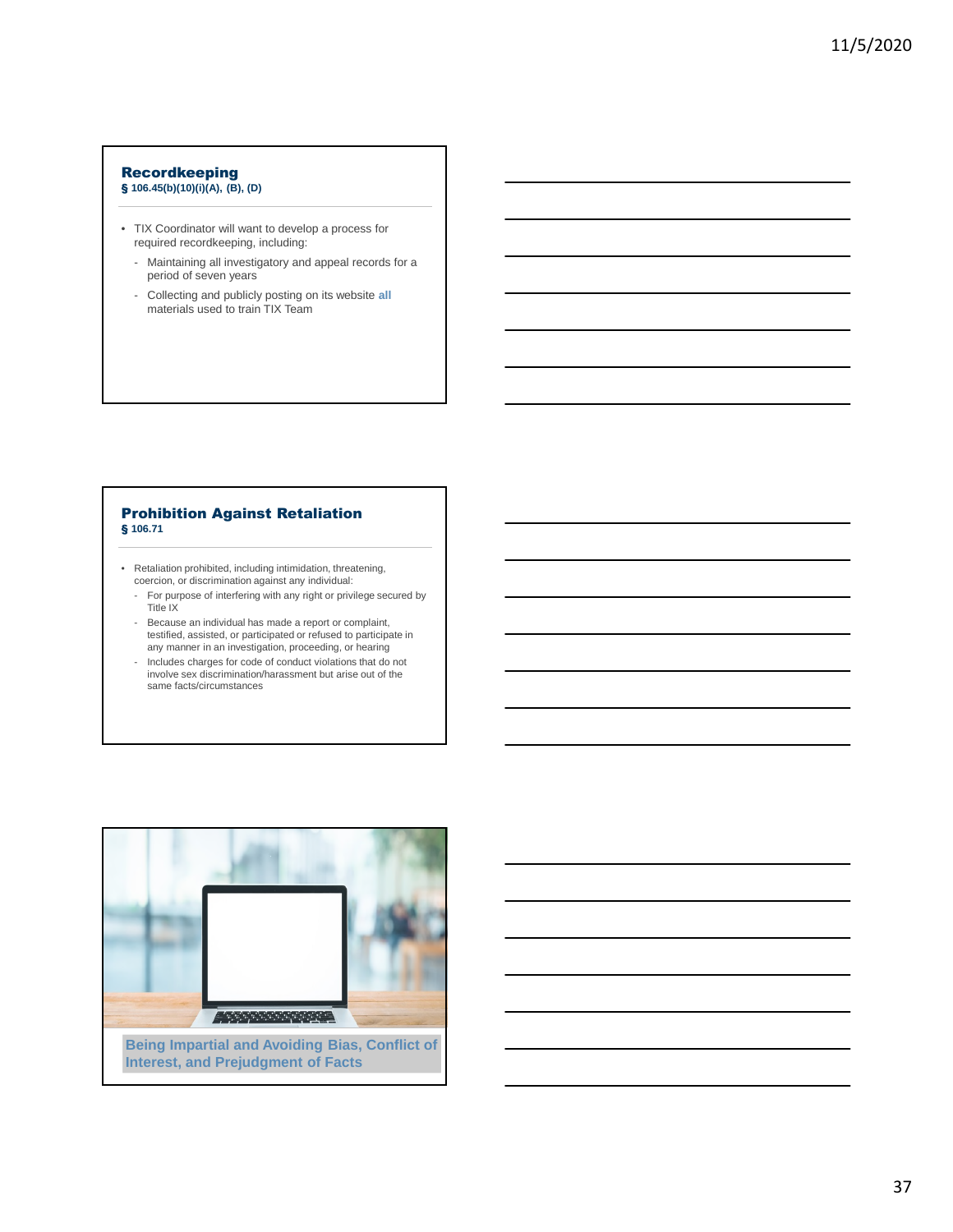## Impartiality and Avoiding Bias, Conflict of Interest and Prejudgment of Facts 1 of 2

Section 106.45 **requires** that Title IX Coordinators (and investigators, decision-makers, informal resolution officers and appeals officers)

- be free from **conflict of interest, bias,** and
- be trained **to serve impartially** and **without prejudging facts**.

(30053)

## Impartiality and Avoiding Bias, Conflict of Interest and Prejudgment of Facts 2 of 2

- We will discuss each of these individually and provide examples, but some of the factors for each overlap.
- For example, being impartial is greatly aided by not pre-judging facts.

(30249-30257; 30496)

## Impartiality

- Be neutral
- Do not be partial to a complainant or a respondent, or complainants and respondents generally
- Do not judge: memory is fallible [and it's contrary to your neutral role] (30323)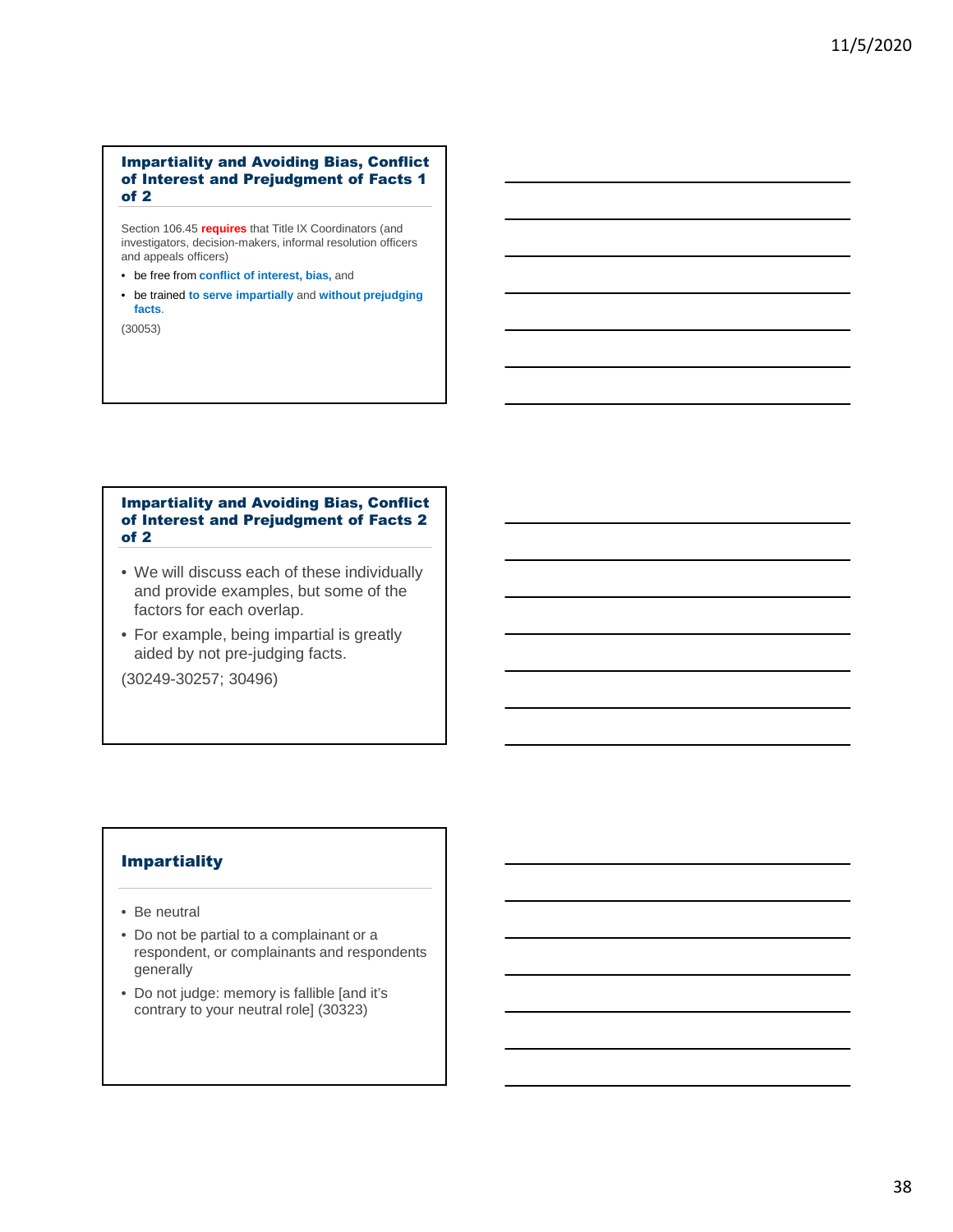## Bias: Concerns raised in comments in preamble

- Neutrality of paid staff in Title IX positions
- Institutional history and "cover ups"
- Tweets and public comments
- Identifying as a feminist

## Perceived v. Actual Bias

- Both can lead to the same perception (30252)
- On appeal of decisions, the Department requires the bias "that could affect the outcome of the matter"

## How the Department tried to prevent bias

No single-investigator model (34 C.F.R. 106.45(b)(7)(i)):

- Decision-maker (or makers if a panel) must not have been the same person who served as the Title IX Coordinator or investigator (30367)
- Separating the roles protects both parties because the decision-maker may not have improperly gleaned information from the investigation that isn't relevant that an investigator might (30370)
- The institution may consider external or internal investigator or decision-maker (30370)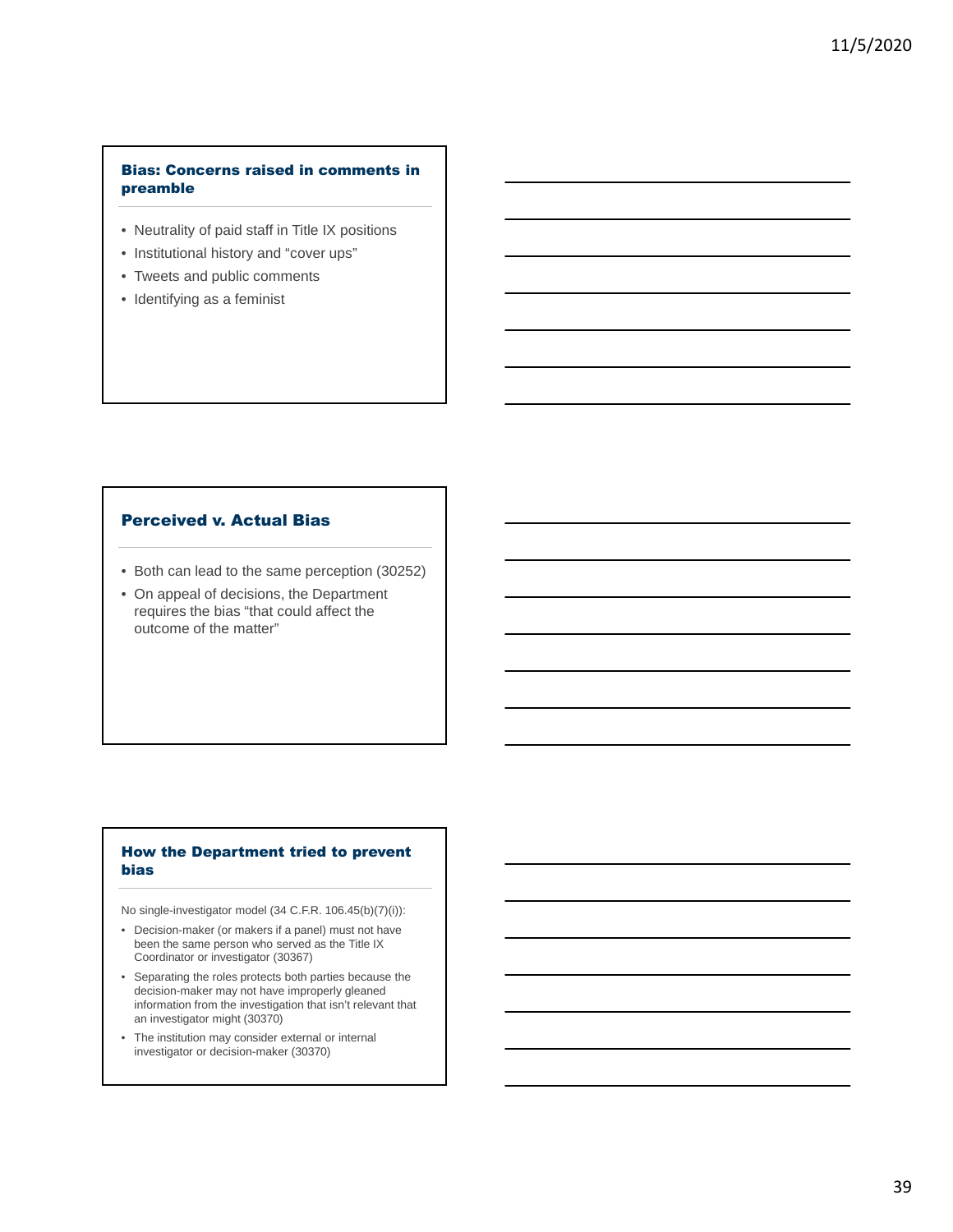## Bias: Objective Rules and Discretion 1 of 2

"[R]ecipients *should* have objective rules for determining when an adjudicator (or Title IX Coordinator, investigator, or person who facilitates an informal resolution) is biased, and the Department leaves recipients discretion to decide how best to implement the prohibition on conflicts of interest and bias…" (30250)

## Bias: Objective Rules and Discretion 2 of 2

- **Discretionary**: Recipients have the discretion to have a process to raise bias during the investigation.
- **Mandatory**: Basis for appeal of decisionmaker's determination per 34 C.F.R. 106.45(b)(8)(i)(C).

## Conflict of Interest: Concerns raised in comments in preamble

- Financial and reputational interests of Title IX employee aligns with institution
- Past advocacy for a survivor's group
- Past advocacy for a respondent's group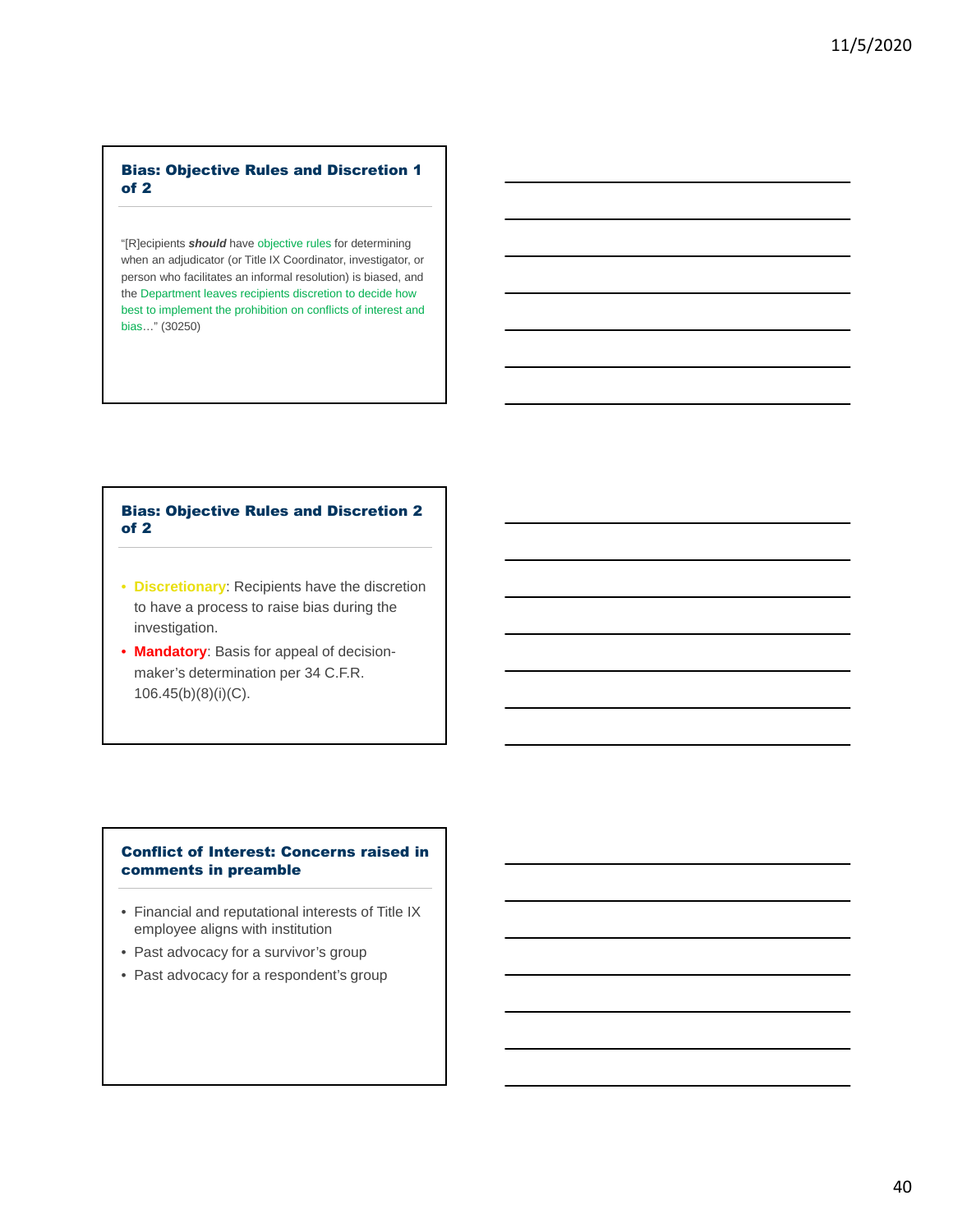## Preamble Discussion on Bias and Conflict of Interest 1 of 3

• Final regulations "leave recipients flexibility to use their own employees, or to outsource Title IX investigation and adjudication functions, and the Department encourages recipients to pursue alternatives to the inherent difficulties that arise when a recipient's own employees are expected to perform functions free from conflicts of interest and bias." (30251)

## Preamble Discussion on Bias and Conflict of Interest 2 of 3

- No *per se* prohibited conflicts of interest in using employees or administrative staff
	- including supervisory hierarchies (but see portion about decision-makers and Title IX Coordinator as supervisor)
- No *per se* violations for conflict of interest or bias for professional experiences or affiliations of decision-makers and other roles in the grievance process

(30352-30353)

## Preamble Discussion on Bias and Conflict of Interest 3 of 3

- Example: it is **not** a *per se* bias or conflict of interest to hire professionals with histories of working in the field of sexual violence (30252)
- Cautions against using generalizations to identify bias and conflict of interest and instead recommends using a reasonable-person test to determine whether bias exists.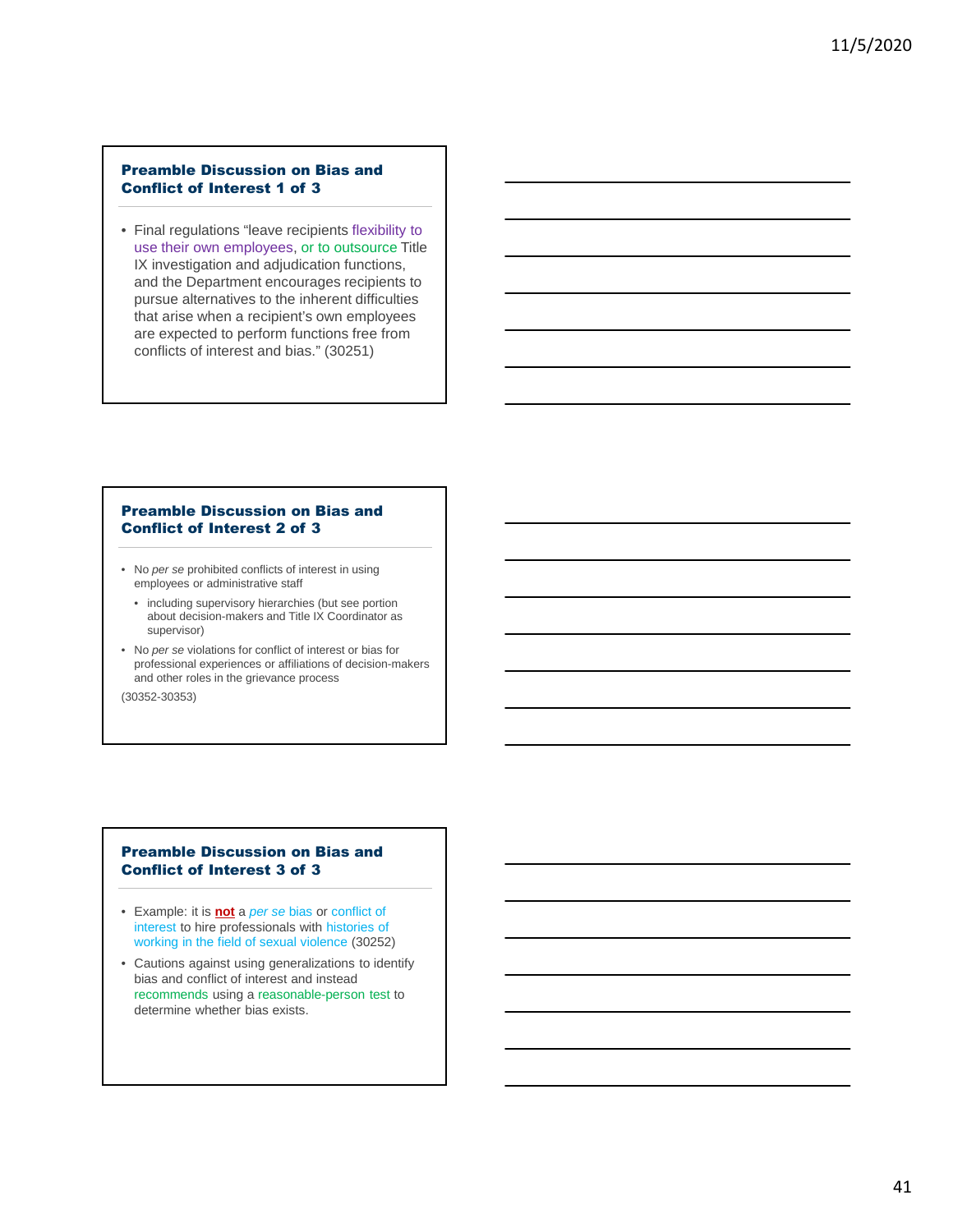## Example of Unreasonable Conclusion that Bias Exists

• "[F]or example, assuming that all self-professed feminists, or self-described survivors, are biased against men, or that a male is incapable of being sensitive to women, or that prior work as a victim advocate, or as a defense attorney, renders the person biased for or against complainants or respondents" is **unreasonable** (30252)

## Training, Bias, and Past Professional **Experience**

This required training (that you are sitting in right now) can help protect against disqualifying someone with prior professional experience

(30252)

### Department: Review of Outcomes Alone Does Not Show Bias

- Cautioned parties and recipients from concluding bias or possible bias "based solely on the outcomes of grievance processes decided under the final regulations."
- Explained: the "mere fact that a certain number of outcomes result in determinations of responsibility, or non-responsibility, does not necessarily indicate bias." (30252)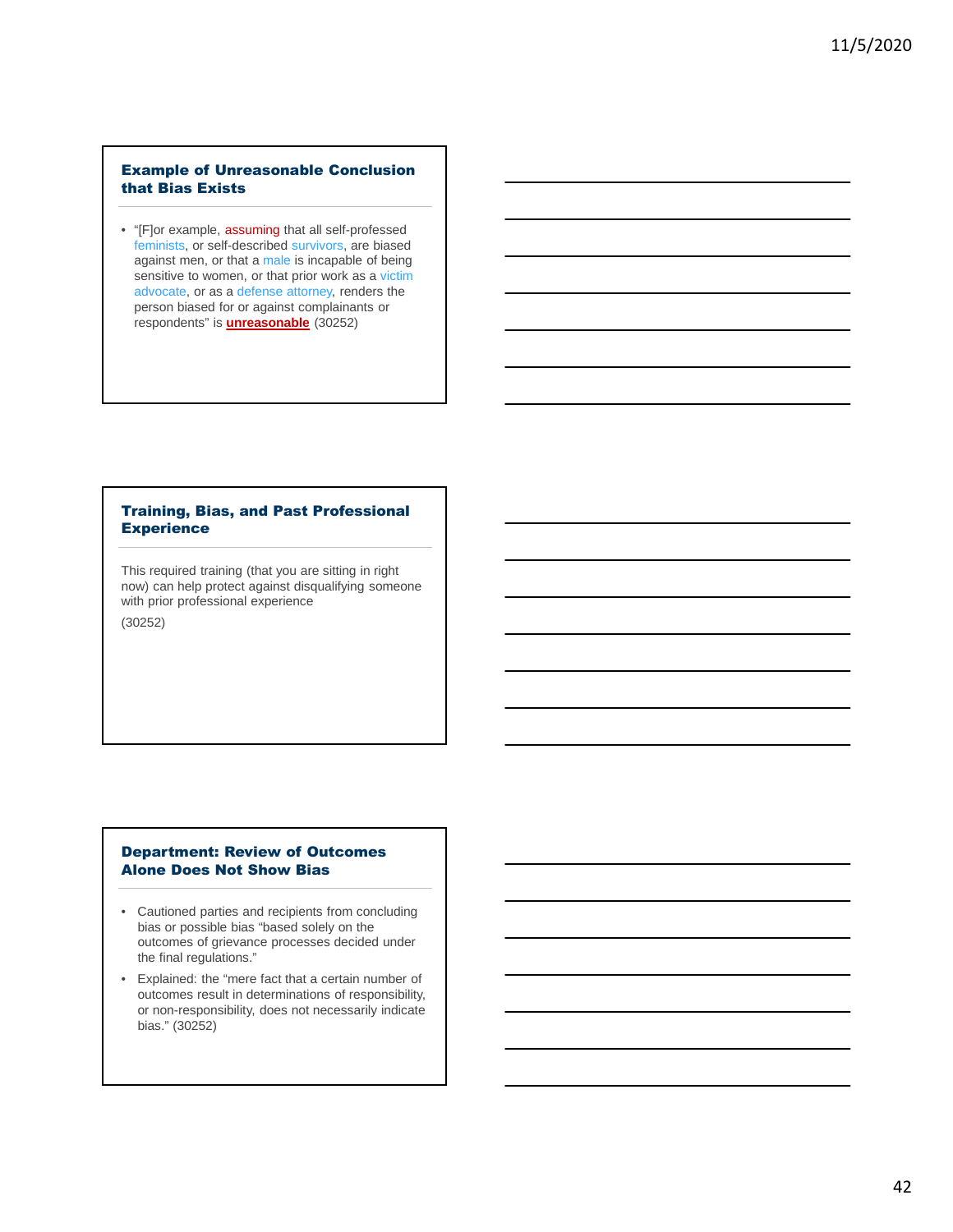## Examples of Bias

- An investigator used to supervise one of the parties;
- Information "gleaned" by the investigator is shared with the decision-maker outside the investigation report (in meetings to discuss pending cases, in passing while at work, etc.)

## Avoiding Prejudgment of Facts at **Issue**

A good way to ensure impartiality and avoid bias:

- Keep an open mind and actively listen
- Each case is unique and different

## Hypotheticals

Thinking about how to move forward with some issues of impartiality, conflict of interest and bias (perceived or actual).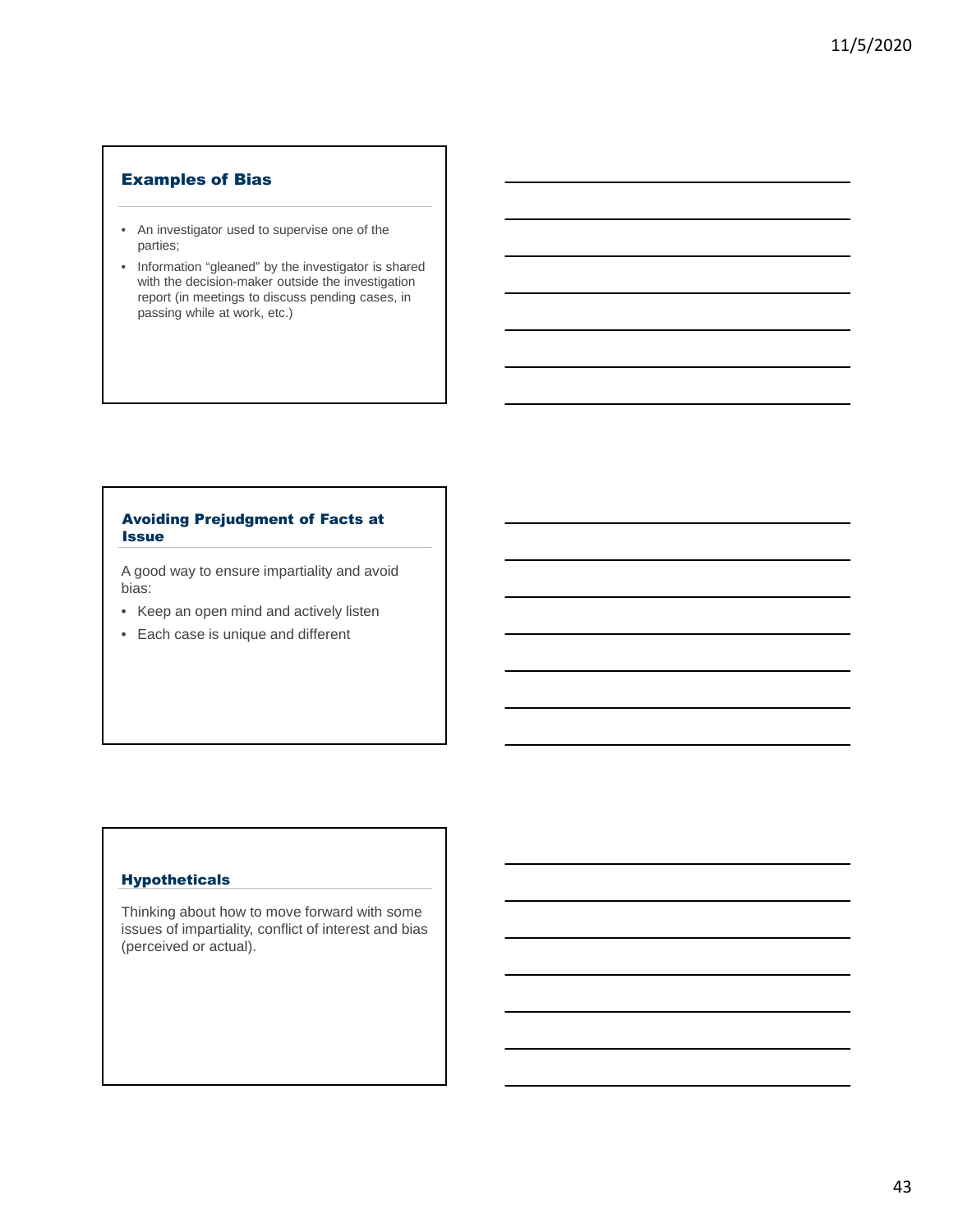## Conflict of Interest and Bias Hypotheticals

Scenario for the next several hypotheticals:

You are the Title IX Coordinator and have just received a complaint. An initial review did not identify you or anyone else on your team as having any conflicts of interest. Assess the following situations based on additional information you receive.

## Hypothetical 1

You review the report and realize that the name of the Complainant seems familiar to you from a past and unrelated investigation. You don't have any real memory of the case, but the Complainant has requested a meeting with you to discuss supportive measures.

What should you do?

## Hypothetical 2

You have three Investigators in your office that have worked together for years and often "vent" to one another about the<br>pressures of working in Title IX and the things that frustrate them<br>about their cases. They also encourage one another and help<br>troubleshoot best practices for p

Your institution does not have the budget to hire additional staff or<br>outsource the new Title IX roles required by the final Title IX<br>regulations. You want to use your current staff of investigators on<br>a rotating basis, in resolution facilitator or decision-maker for cases they don't directly investigate.

Is this allowed?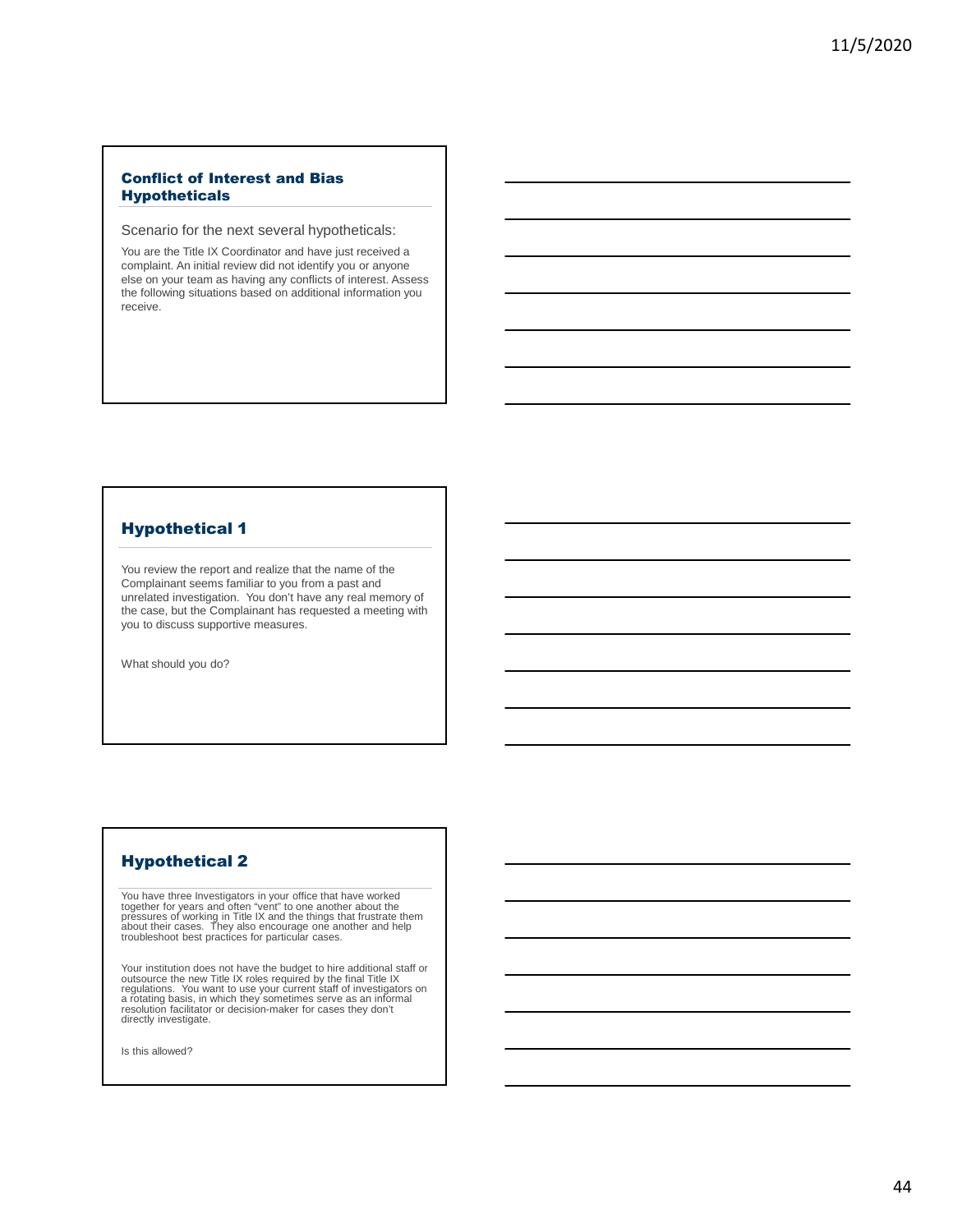## Hypothetical 3

After an initial review of a formal complaint, you assigned Sarah, one of your investigators to the case. You are familiar with Sarah's background as a prosecutor, but she has attended all required TIX and Clery trainings and has served as an impartial investigator for years. After you assign the case, the Respondent's representative contacts you and asks that another investigator be assigned because Sarah's background as a prosecutor makes her biased against Respondents.

What should you do?

## Hypothetical 4

Your institution's student conduct office, Title IX office, and Greek life office meet weekly to discuss student issues and potential issues. In these meetings, you discuss specific students' names for continuity of care and to ensure everyone is on the same page. As a result, you have heard other employees discuss the parties in the case handed to you and some of it seemed to indicate that the Complainant may be dramatic.

What should you do?

## Hypothetical 5

You assign Jessica to serve as a Decision-Maker for a particular case. Jessica has served in this role before and has issued five decisions in other cases. A few days later, Jessica contacts you to let you know that one of the witnesses in the *current* case testified in a *prior* case. In the prior case, this witness gave inconsistent statements and was often refuted by contradictory documentary evidence. While the prior decision was polite about it, Jessica ultimately found that this person's testimony was not credible. Jessica believes she can set that aside and be impartial in the new case, but wanted to alert you to the issue.

What should you do?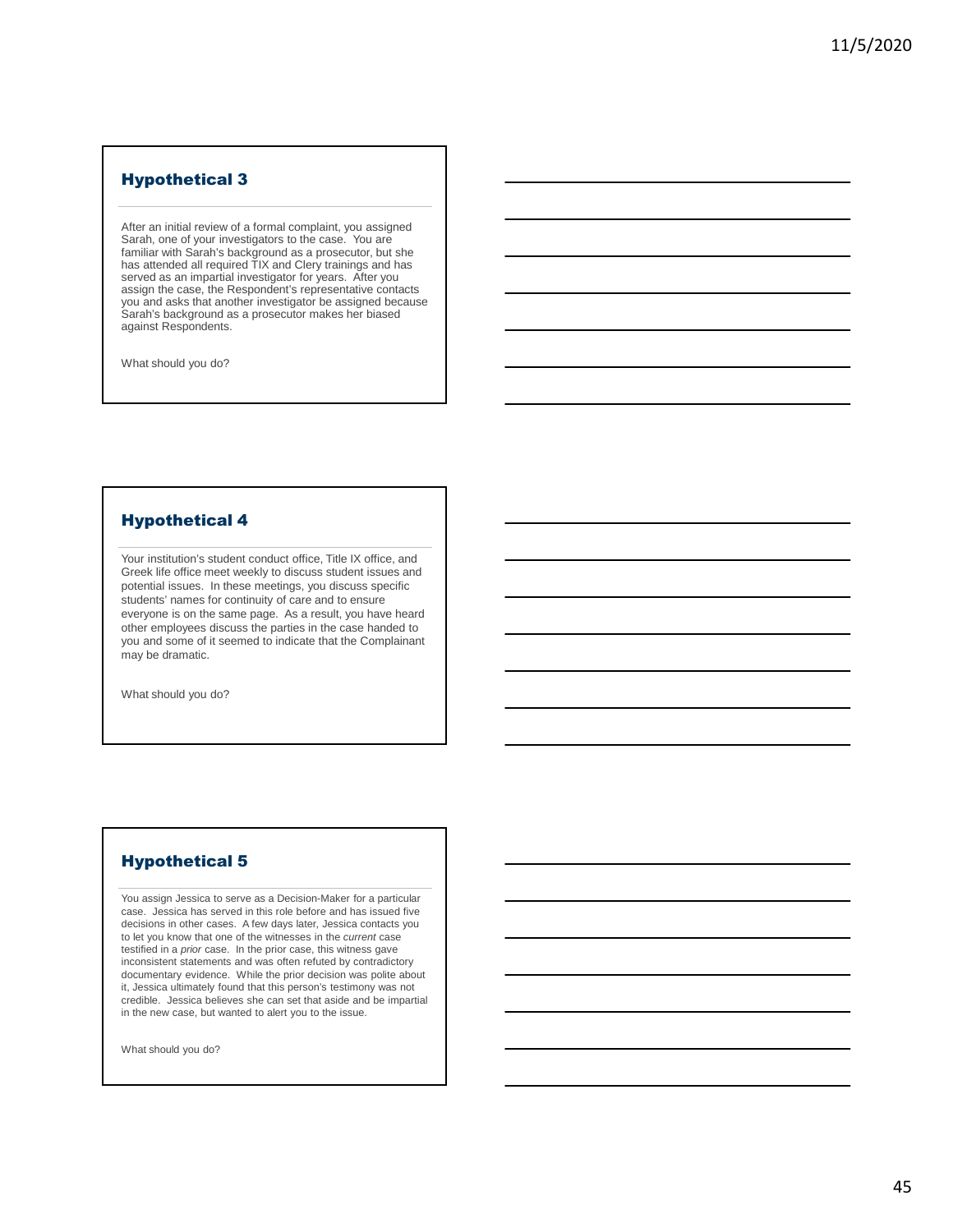## Intersection of Employee Issues with Title VII 1 of 2

- USDOE states Title IX and Title VII have "no inherent conflict" (i.e., employees have same rights as students), **but**…
- Title VII "severe **or** pervasive" vs. Title IX "severe, pervasive, **and** objectively offensive"
- Title VII doesn't require 10 days to review evidence and 10 days to respond to report
- And what about student employees?

## Intersection of Employee Issues with Title VII 2 of 2

- USDOE states that complaint and/or disciplinary measures in CBAs or employee handbooks may need to be revisited/renegotiated to comply with Title IX
- Board Policy may also need to be revisited

## Checklist for the Title IX Coordinator

- Update policies/handbooks/etc.
- Distribute contact info
- Revise/adopt grievance process
- Identify team & provide training
- Coordinate response to reports
- and formal complaints
- Establish/facilitate informal resolution process
- Determine process for emergency removals
- Address retaliation
- Develop record-keeping
- protocols • Post training materials

46